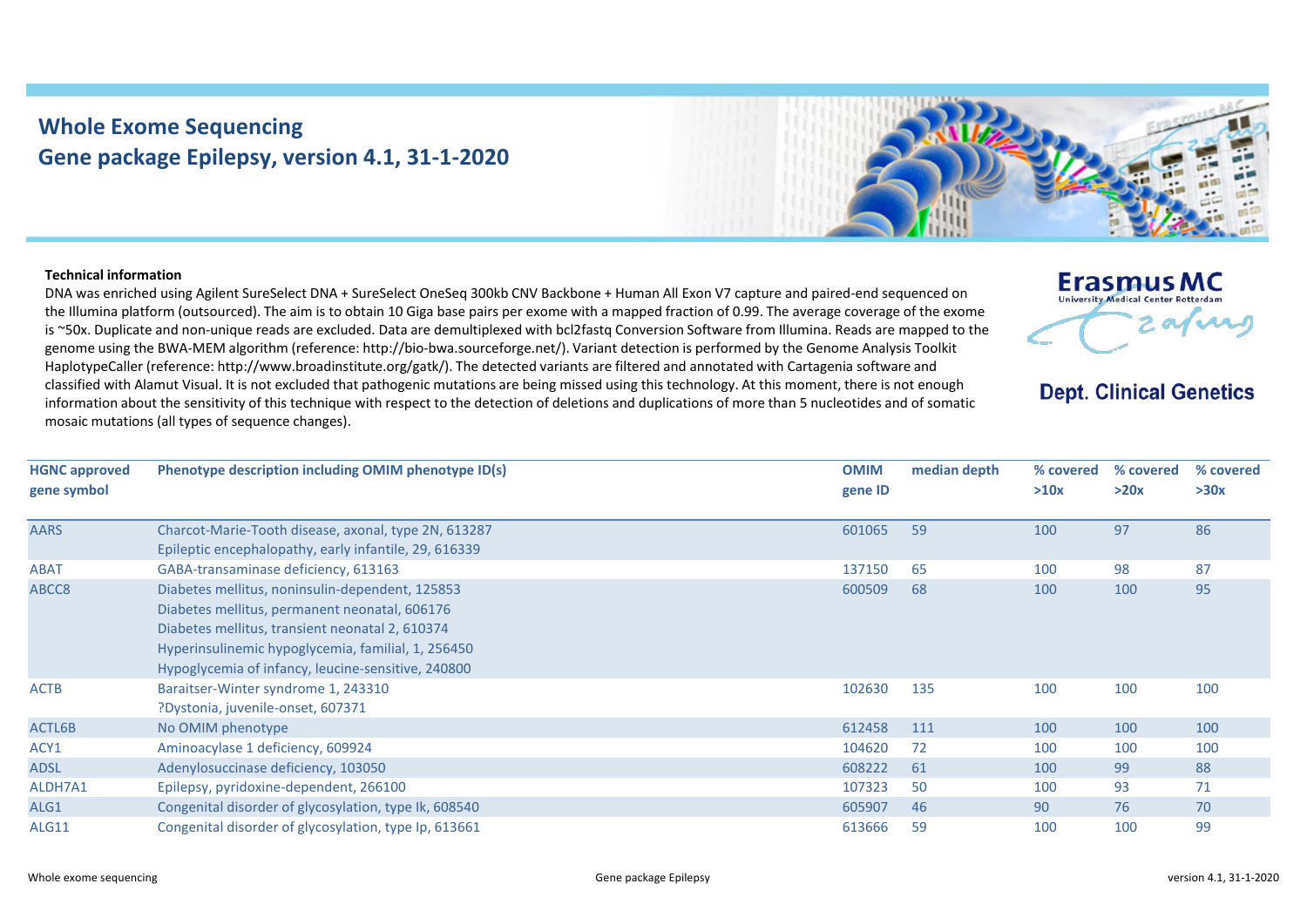| <b>HGNC approved</b> | Phenotype description including OMIM phenotype ID(s)                | <b>OMIM</b> | median depth | % covered | % covered | % covered |
|----------------------|---------------------------------------------------------------------|-------------|--------------|-----------|-----------|-----------|
| gene symbol          |                                                                     | gene ID     |              | >10x      | >20x      | >30x      |
| ALG13                | ?Congenital disorder of glycosylation, type Is, 300884              | 300776      | 42           | 100       | 96        | 73        |
|                      | Epileptic encephalopathy, early infantile, 36, 300884               |             |              |           |           |           |
| ALG3                 | Congenital disorder of glycosylation, type Id, 601110               | 608750      | 63           | 100       | 100       | 100       |
| ALG6                 | Congenital disorder of glycosylation, type Ic, 603147               | 604566      | 58           | 100       | 99        | 83        |
| <b>AMACR</b>         | Alpha-methylacyl-CoA racemase deficiency, 614307                    | 604489      | 53           | 100       | 100       | 89        |
|                      | Bile acid synthesis defect, congenital, 4, 214950                   |             |              |           |           |           |
| AMT                  | Glycine encephalopathy, 605899                                      | 238310      | 73           | 100       | 100       | 98        |
| ANKRD11              | KBG syndrome, 148050                                                | 611192      | 111          | 100       | 100       | 98        |
| AP3B2                | Epileptic encephalopathy, early infantile, 48, 617276               | 602166      | 97           | 100       | 100       | 98        |
| APOPT1               | Mitochondrial complex IV deficiency, 220110                         | 616003      | 51           | 100       | 96        | 76        |
| ARHGEF9              | Epileptic encephalopathy, early infantile, 8, 300607                | 300429      | 38           | 100       | 95        | 63        |
| ARID1B               | Coffin-Siris syndrome 1, 135900                                     | 614556      | 67           | 99        | 97        | 90        |
| ARV1                 | Epileptic encephalopathy, early infantile, 38, 617020               | 611647      | 81           | 97        | 89        | 84        |
| <b>ARX</b>           | Epileptic encephalopathy, early infantile, 1, 308350                | 300382      | 42           | 89        | 80        | 65        |
|                      | Hydranencephaly with abnormal genitalia, 300215                     |             |              |           |           |           |
|                      | Lissencephaly 2, 300215                                             |             |              |           |           |           |
|                      | Mental retardation 29 and others, 300419                            |             |              |           |           |           |
|                      | Partington syndrome, 309510                                         |             |              |           |           |           |
|                      | Proud syndrome, 300004                                              |             |              |           |           |           |
| ASAH1                | Farber lipogranulomatosis, 228000                                   | 613468      | 49           | 100       | 97        | 80        |
|                      | Spinal muscular atrophy with progressive myoclonic epilepsy, 159950 |             |              |           |           |           |
| <b>ASL</b>           | Argininosuccinic aciduria, 207900                                   | 608310      | 70           | 100       | 100       | 99        |
| ATAD1                | Hyperekplexia 4, 618011                                             | 614452      | 36           | 100       | 93        | 64        |
| ATP1A2               | Alternating hemiplegia of childhood, 104290                         | 182340      | 86           | 100       | 100       | 99        |
|                      | Migraine, familial basilar, 602481                                  |             |              |           |           |           |
|                      | Migraine, familial hemiplegic, 2, 602481                            |             |              |           |           |           |
| ATP1A3               | Alternating hemiplegia of childhood 2, 614820                       | 182350      | 91           | 100       | 100       | 100       |
|                      | CAPOS syndrome, 601338                                              |             |              |           |           |           |
|                      | Dystonia-12, 128235                                                 |             |              |           |           |           |
| ATP6AP2              | Mental retardation, syndromic, Hedera type, 300423                  | 300556      | 45           | 100       | 93        | 64        |
|                      | ?Parkinsonism with spasticity, 300911                               |             |              |           |           |           |
| ATP7A                | Menkes disease, 309400                                              | 300011      | 44           | 100       | 98        | 84        |
|                      | Occipital horn syndrome, 304150                                     |             |              |           |           |           |
|                      | Spinal muscular atrophy, distal 3, 300489                           |             |              |           |           |           |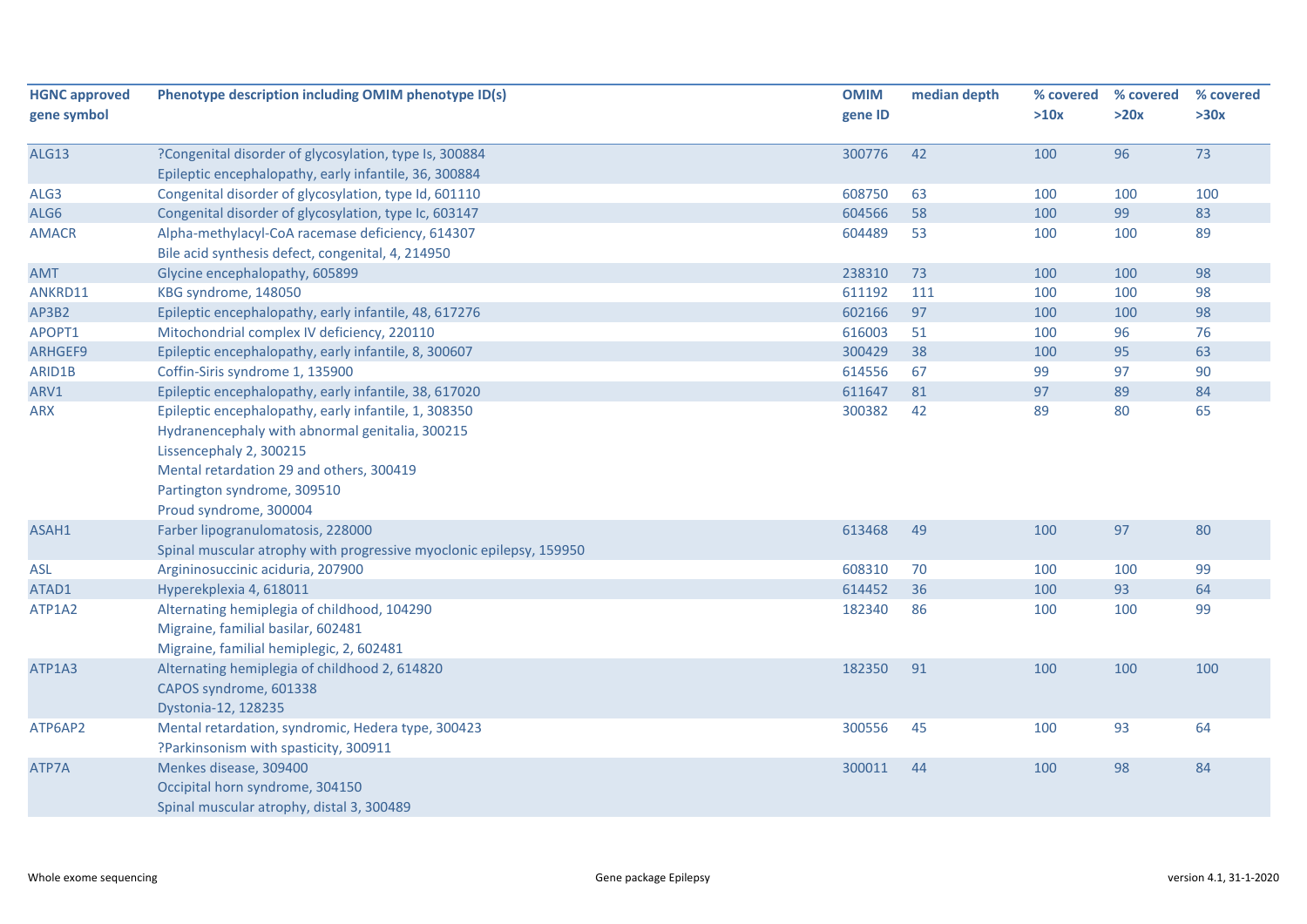| <b>HGNC</b> approved | Phenotype description including OMIM phenotype ID(s)                               | <b>OMIM</b> | median depth | % covered | % covered | % covered |
|----------------------|------------------------------------------------------------------------------------|-------------|--------------|-----------|-----------|-----------|
| gene symbol          |                                                                                    | gene ID     |              | >10x      | >20x      | >30x      |
| <b>ATRX</b>          | Alpha-thalassemia myelodysplasia syndrome, somatic, 300448                         | 300032      | 40           | 100       | 91        | 76        |
|                      | Alpha-thalassemia/mental retardation syndrome, 301040                              |             |              |           |           |           |
|                      | Mental retardation-hypotonic facies syndrome, 309580                               |             |              |           |           |           |
| AUTS2                | Mental retardation 26, 615834                                                      | 607270      | 60           | 100       | 97        | 91        |
| BOLA3                | Multiple mitochondrial dysfunctions syndrome 2 with hyperglycinemia, 614299        | 613183      | 46           | 100       | 82        | 81        |
| BRAT1                | Rigidity and multifocal seizure syndrome, lethal neonatal, 614498                  | 614506      | 74           | 100       | 100       | 98        |
| <b>BTD</b>           | Biotinidase deficiency, 253260                                                     | 609019      | 70           | 100       | 100       | 98        |
| CACNA1A              | Epileptic encephalopathy, early infantile, 42, 617106                              | 601011      | 63           | 100       | 98        | 90        |
|                      | Episodic ataxia, type 2, 108500                                                    |             |              |           |           |           |
|                      | Migraine, familial hemiplegic, 1, 141500                                           |             |              |           |           |           |
|                      | Migraine, familial hemiplegic, 1, with progressive cerebellar ataxia, 141500       |             |              |           |           |           |
|                      | Spinocerebellar ataxia 6, 183086                                                   |             |              |           |           |           |
| <b>CACNA1E</b>       | No OMIM phenotype                                                                  | 601013      | 63           | 100       | 98        | 91        |
| CACNA2D2             | No OMIM phenotype                                                                  | 607082      | 72           | 99        | 97        | 94        |
| CACNB4               | {Epilepsy, idiopathic generalized, susceptibility to, 9}, 607682                   | 601949      | 50           | 100       | 99        | 86        |
|                      | {Epilepsy, juvenile myoclonic, susceptibility to, 6}, 607682                       |             |              |           |           |           |
|                      | Episodic ataxia, type 5, 613855                                                    |             |              |           |           |           |
| <b>CASK</b>          | FG syndrome 4, 300422                                                              | 300172      | 42           | 100       | 95        | 69        |
|                      | Mental retardation and microcephaly with pontine and cerebellar hypoplasia, 300749 |             |              |           |           |           |
|                      | Mental retardation, with or without nystagmus, 300422                              |             |              |           |           |           |
| CDKL5                | Epileptic encephalopathy, early infantile, 2, 300672                               | 300203      | 46           | 100       | 93        | 78        |
| CERS1                | ?Epilepsy, progressive myoclonic, 8, 616230                                        | 606919      | 100          | 89        | 81        | 77        |
| CHD <sub>2</sub>     | Epileptic encephalopathy, childhood-onset, 615369                                  | 602119      | 50           | 100       | 98        | 85        |
| CHRNA2               | Epilepsy, nocturnal frontal lobe, type 4, 610353                                   | 118502      | 117          | 100       | 100       | 100       |
| CHRNA4               | Epilepsy, nocturnal frontal lobe, 1, 600513                                        | 118504      | 108          | 100       | 95        | 95        |
|                      | {Nicotine addiction, susceptibility to}, 188890                                    |             |              |           |           |           |
| <b>CHRNB2</b>        | Epilepsy, nocturnal frontal lobe, 3, 605375                                        | 118507      | 91           | 100       | 100       | 97        |
| CLCN4                | Mental retardation, X-linked 49/15, 300114                                         | 302910      | 64           | 100       | 100       | 92        |
| CLDN16               | Hypomagnesemia 3, renal, 248250                                                    | 603959      | 51           | 100       | 99        | 89        |
| <b>CLDN19</b>        | Hypomagnesemia 5, renal, with ocular involvement, 248190                           | 610036      | 75           | 100       | 100       | 100       |
| CLN3                 | Ceroid lipofuscinosis, neuronal, 3, 204200                                         | 607042      | 76           | 100       | 100       | 94        |
| CLN5                 | Ceroid lipofuscinosis, neuronal, 5, 256731                                         | 608102      | 57           | 100       | 100       | 98        |
| CLN6                 | Ceroid lipofuscinosis, neuronal, 6, 601780                                         | 606725      | 78           | 100       | 98        | 88        |
|                      | Ceroid lipofuscinosis, neuronal, Kufs type, adult onset, 204300                    |             |              |           |           |           |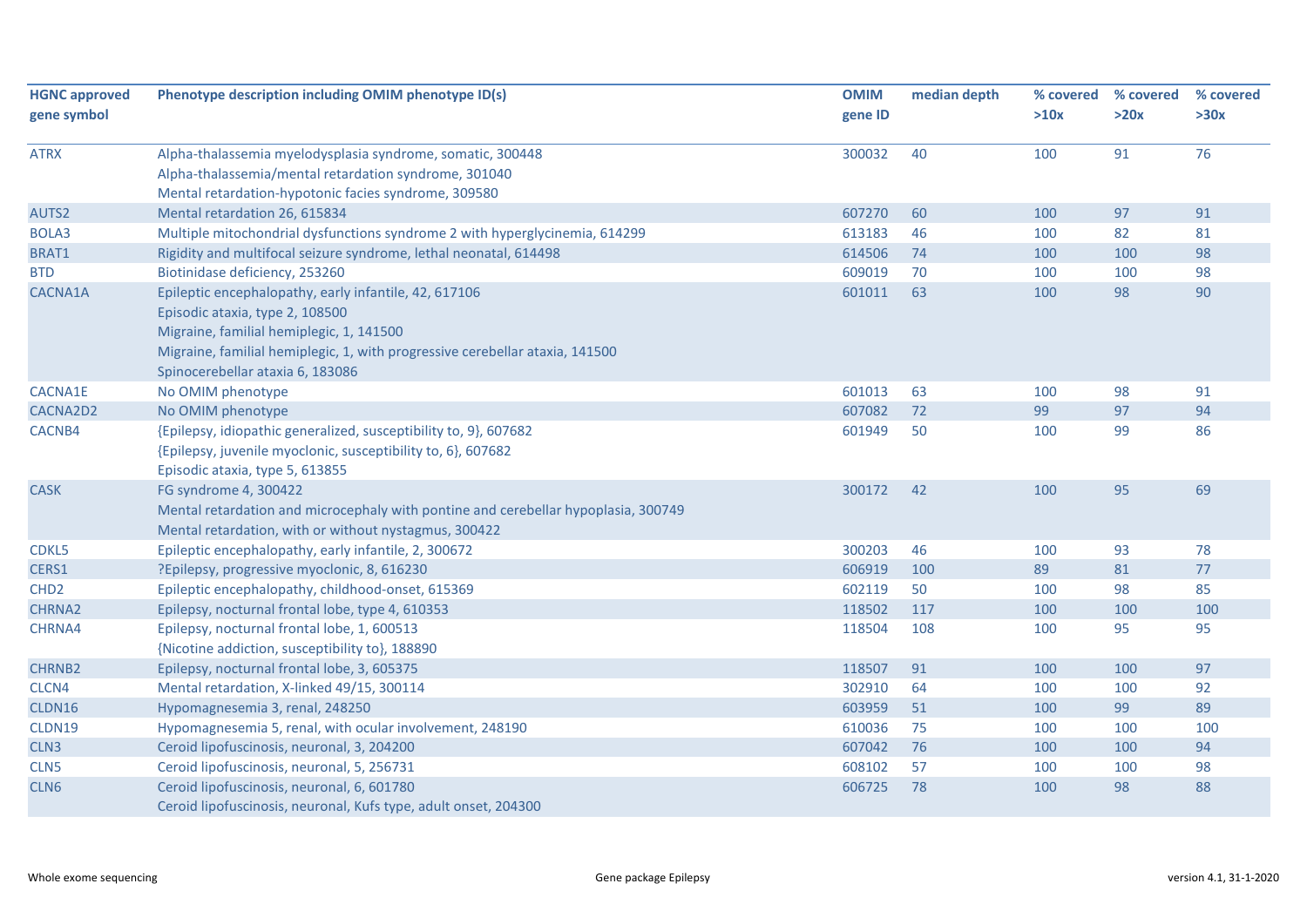| <b>HGNC approved</b> | Phenotype description including OMIM phenotype ID(s)                           | <b>OMIM</b> | median depth | % covered | % covered | % covered |
|----------------------|--------------------------------------------------------------------------------|-------------|--------------|-----------|-----------|-----------|
| gene symbol          |                                                                                | gene ID     |              | >10x      | >20x      | >30x      |
| CLN <sub>8</sub>     | Ceroid lipofuscinosis, neuronal, 8, 600143                                     | 607837      | 81           | 100       | 100       | 100       |
|                      | Ceroid lipofuscinosis, neuronal, 8, Northern epilepsy variant, 610003          |             |              |           |           |           |
| <b>CNKSR2</b>        | Mental retardation, X-linked, syndromic, Houge type, 301008                    | 300724      | 46           | 100       | 93        | 79        |
| CNNM <sub>2</sub>    | Hypomagnesemia 6, renal, 613882                                                | 607803      | 106          | 100       | 100       | 95        |
|                      | Hypomagnesemia, seizures, and mental retardation, 616418                       |             |              |           |           |           |
| CNTN <sub>2</sub>    | ?Epilepsy, myoclonic, familial adult, 5, 615400                                | 190197      | 66           | 100       | 100       | 98        |
| CNTNAP2              | {Autism susceptibility 15}, 612100                                             | 604569      | 48           | 100       | 99        | 89        |
|                      | Cortical dysplasia-focal epilepsy syndrome, 610042                             |             |              |           |           |           |
|                      | Pitt-Hopkins like syndrome 1, 610042                                           |             |              |           |           |           |
| COL4A1               | Angiopathy, hereditary, with nephropathy, aneurysms, and muscle cramps, 611773 | 120130      | 61           | 100       | 99        | 91        |
|                      | Brain small vessel disease with or without ocular anomalies, 607595            |             |              |           |           |           |
|                      | {Hemorrhage, intracerebral, susceptibility to}, 614519                         |             |              |           |           |           |
|                      | Porencephaly 1, 175780                                                         |             |              |           |           |           |
|                      | ?Retinal arteries, tortuosity of, 180000                                       |             |              |           |           |           |
| COL4A3BP             | Mental retardation 34, 616351                                                  | 604677      | 44           | 100       | 92        | 74        |
| COQ <sub>2</sub>     | Coenzyme Q10 deficiency, primary, 1, 607426                                    | 609825      | 49           | 100       | 97        | 82        |
|                      | {Multiple system atrophy, susceptibility to}, 146500                           |             |              |           |           |           |
| COQ4                 | Coenzyme Q10 deficiency, primary, 7, 616276                                    | 612898      | 74           | 100       | 100       | 100       |
| COQ8A                | Coenzyme Q10 deficiency, primary, 4, 612016                                    | 606980      | 86           | 100       | 100       | 100       |
| CPA6                 | Epilepsy, familial temporal lobe, 5, 614417                                    | 609562      | 56           | 100       | 96        | 83        |
|                      | Febrile seizures, familial, 11, 614418                                         |             |              |           |           |           |
| CPS1                 | Carbamoylphosphate synthetase I deficiency, 237300                             | 608307      | 42           | 100       | 96        | 78        |
|                      | {Pulmonary hypertension, neonatal, susceptibility to}, 615371                  |             |              |           |           |           |
|                      | {Venoocclusive disease after bone marrow transplantation}                      |             |              |           |           |           |
| CPT <sub>2</sub>     | CPT II deficiency, infantile, 600649                                           | 600650      | 72           | 100       | 100       | 98        |
|                      | CPT II deficiency, lethal neonatal, 608836                                     |             |              |           |           |           |
|                      | CPT II deficiency, myopathic, stress-induced, 255110                           |             |              |           |           |           |
|                      | {Encephalopathy, acute, infection-induced, 4, susceptibility to}, 614212       |             |              |           |           |           |
| <b>CSNK2B</b>        | No OMIM phenotype                                                              | 115441      | 76           | 100       | 100       | 98        |
| <b>CSTB</b>          | Epilepsy, progressive myoclonic 1A (Unverricht and Lundborg), 254800           | 601145      | 62           | 100       | 100       | 98        |
| CTNND2               | No OMIM phenotype                                                              | 604275      | 81           | 96        | 92        | 85        |
| <b>CTSD</b>          | Ceroid lipofuscinosis, neuronal, 10, 610127                                    | 116840      | 79           | 100       | 100       | 100       |
| <b>CTSF</b>          | Ceroid lipofuscinosis, neuronal, 13, Kufs type, 615362                         | 603539      | 70           | 100       | 98        | 93        |
| CUL4B                | Mental retardation, syndromic 15 (Cabezas type), 300354                        | 300304      | 49           | 100       | 93        | 77        |
| D2HGDH               | D-2-hydroxyglutaric aciduria, 600721                                           | 609186      | 82           | 100       | 100       | 100       |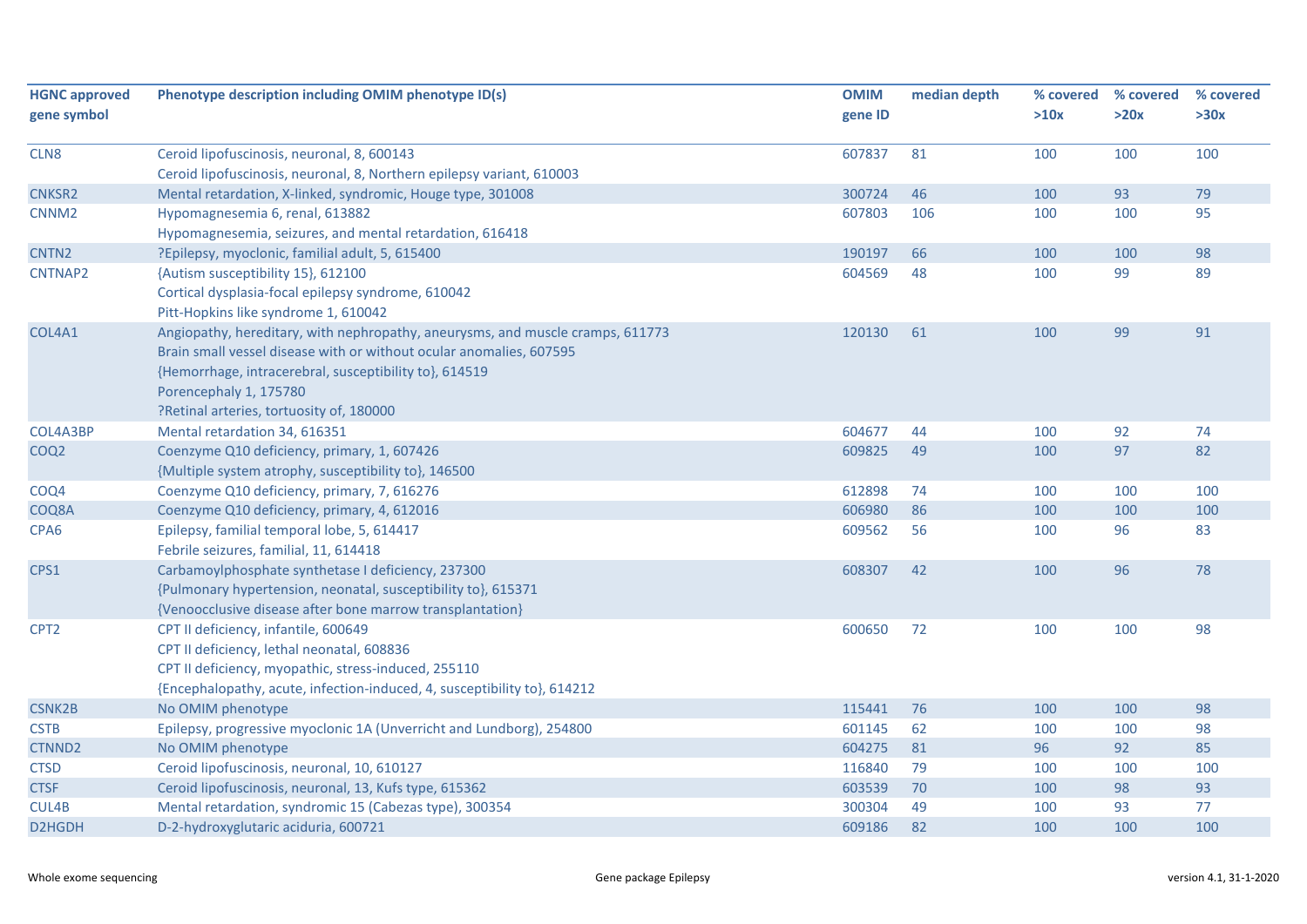| <b>HGNC approved</b> | Phenotype description including OMIM phenotype ID(s)                 | <b>OMIM</b> | median depth | % covered | % covered | % covered |
|----------------------|----------------------------------------------------------------------|-------------|--------------|-----------|-----------|-----------|
| gene symbol          |                                                                      | gene ID     |              | >10x      | >20x      | >30x      |
| <b>DCX</b>           | Lissencephaly, 300067                                                | 300121      | 47           | 100       | 96        | 83        |
|                      | Subcortical laminal heteropia, 300067                                |             |              |           |           |           |
| <b>DENND5A</b>       | Epileptic encephalopathy, early infantile, 49, 617281                | 617278      | 54           | 100       | 97        | 89        |
| DEPDC5               | Epilepsy, familial focal, with variable foci 1, 604364               | 614191      | 56           | 100       | 98        | 90        |
| <b>DLAT</b>          | Pyruvate dehydrogenase E2 deficiency, 245348                         | 608770      | 53           | 100       | 94        | $71$      |
| <b>DNAJC5</b>        | Ceroid lipofuscinosis, neuronal, 4, Parry type, 162350               | 611203      | 129          | 100       | 100       | 97        |
| DNM1                 | Epileptic encephalopathy, early infantile, 31, 616346                | 602377      | 82           | 100       | 99        | 92        |
| DOCK7                | Epileptic encephalopathy, early infantile, 23, 615859                | 615730      | 43           | 100       | 96        | 77        |
| DPAGT1               | Congenital disorder of glycosylation, type Ij, 608093                | 191350      | 54           | 100       | 100       | 95        |
|                      | Myasthenic syndrome, congenital, 13, with tubular aggregates, 614750 |             |              |           |           |           |
| DPM1                 | Congenital disorder of glycosylation, type le, 608799                | 603503      | 54           | 93        | 89        | 77        |
| DPM <sub>2</sub>     | Congenital disorder of glycosylation, type Iu, 615042                | 603564      | 54           | 100       | 100       | 93        |
| <b>DPYD</b>          | Dihydropyrimidine dehydrogenase deficiency, 274270                   | 612779      | 46           | 100       | 99        | 85        |
|                      | 5-fluorouracil toxicity, 274270                                      |             |              |           |           |           |
| DYNC1H1              | Charcot-Marie-Tooth disease, axonal, type 20, 614228                 | 600112      | 69           | 100       | 99        | 95        |
|                      | Mental retardation 13, 614563                                        |             |              |           |           |           |
|                      | Spinal muscular atrophy, lower extremity-predominant 1, AD, 158600   |             |              |           |           |           |
| DYRK1A               | Mental retardation 7, 614104                                         | 600855      | 54           | 100       | 98        | 87        |
| EEF1A2               | Epileptic encephalopathy, early infantile, 33, 616409                | 602959      | 93           | 100       | 100       | 98        |
|                      | Mental retardation 38, 616393                                        |             |              |           |           |           |
| <b>EGF</b>           | Hypomagnesemia 4, renal, 611718                                      | 131530      | 53           | 100       | 98        | 84        |
| EHMT1                | Kleefstra syndrome, 610253                                           | 607001      | 81           | 99        | 99        | 98        |
| EPM2A                | Epilepsy, progressive myoclonic 2A (Lafora), 254780                  | 607566      | 45           | 89        | 85        | 77        |
| FA2H                 | Spastic paraplegia 35, 612319                                        | 611026      | 56           | 100       | 100       | 92        |
| FARS <sub>2</sub>    | Combined oxidative phosphorylation deficiency 14, 614946             | 611592      | 68           | 100       | 100       | 90        |
|                      | ?Spastic paraplegia 77, 617046                                       |             |              |           |           |           |
| <b>FASN</b>          | No OMIM phenotype                                                    | 600212      | 89           | 100       | 100       | 99        |
| FGD1                 | Aarskog-Scott syndrome, 305400                                       | 300546      | 60           | 100       | 99        | 95        |
|                      | Mental retardation syndromic 16, 305400                              |             |              |           |           |           |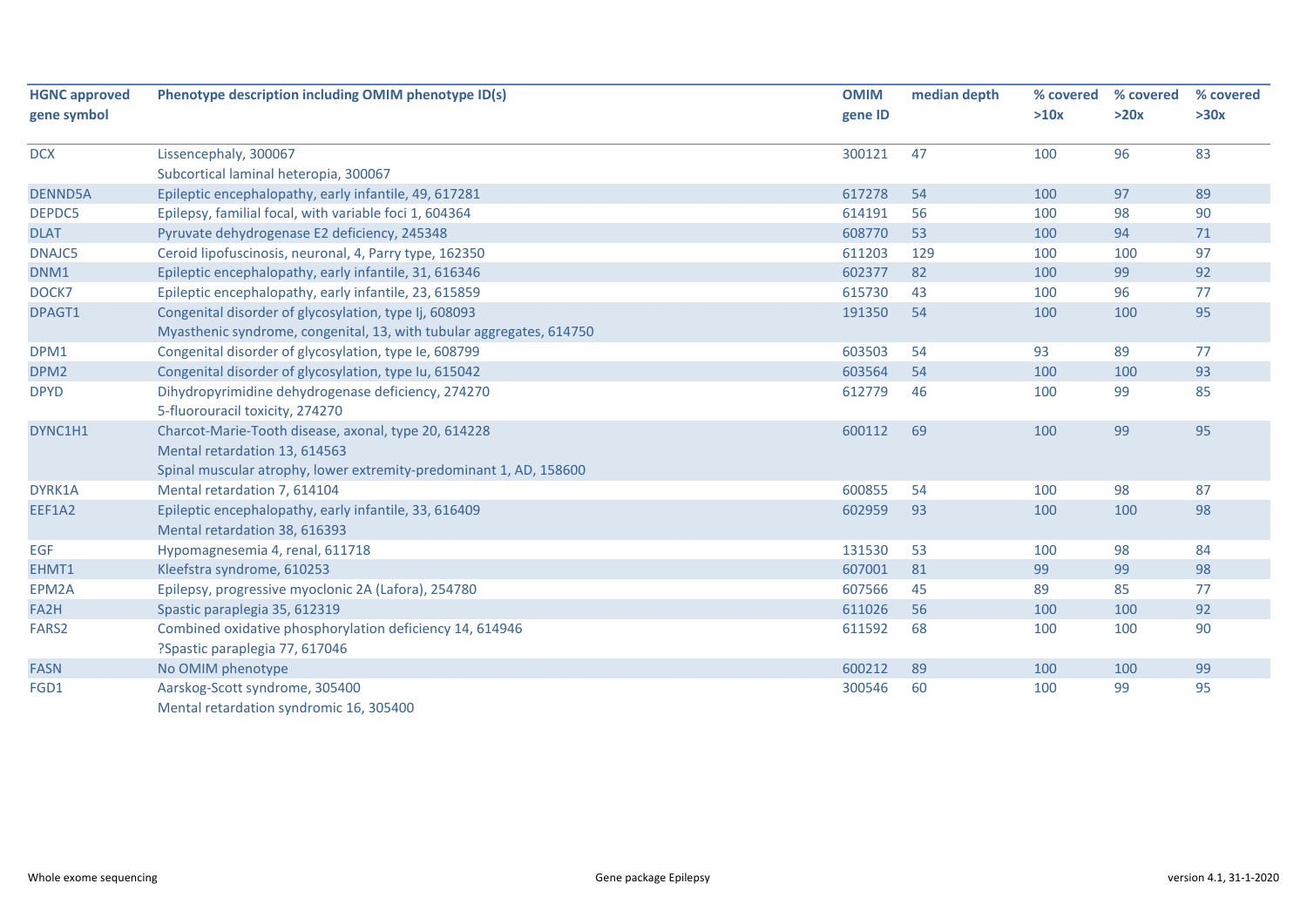| <b>HGNC approved</b> | Phenotype description including OMIM phenotype ID(s)                  | <b>OMIM</b> | median depth | % covered | % covered | % covered |
|----------------------|-----------------------------------------------------------------------|-------------|--------------|-----------|-----------|-----------|
| gene symbol          |                                                                       | gene ID     |              | >10x      | >20x      | >30x      |
| <b>FLNA</b>          | Cardiac valvular dysplasia, 314400                                    | 300017      | 79           | 100       | 100       | 100       |
|                      | Congenital short bowel syndrome, 300048                               |             |              |           |           |           |
|                      | FG syndrome 2, 300321                                                 |             |              |           |           |           |
|                      | Frontometaphyseal dysplasia 1, 305620                                 |             |              |           |           |           |
|                      | Heterotopia, periventricular, 300049                                  |             |              |           |           |           |
|                      | Intestinal pseudoobstruction, neuronal, 300048                        |             |              |           |           |           |
|                      | Melnick-Needles syndrome, 309350                                      |             |              |           |           |           |
|                      | Otopalatodigital syndrome, type I, 311300                             |             |              |           |           |           |
|                      | Otopalatodigital syndrome, type II, 304120                            |             |              |           |           |           |
|                      | Terminal osseous dysplasia, 300244                                    |             |              |           |           |           |
| FOLR1                | Neurodegeneration due to cerebral folate transport deficiency, 613068 | 136430      | 85           | 100       | 100       | 100       |
| FOXG1                | Rett syndrome, congenital variant, 613454                             | 164874      | 60           | 99        | 91        | 82        |
| FOXRED1              | Leigh syndrome due to mitochondrial complex I deficiency, 256000      | 613622      | 64           | 100       | 100       | 100       |
|                      | Mitochondrial complex I deficiency, 252010 dominant                   |             |              |           |           |           |
| FRRS1L               | Epileptic encephalopathy, early infantile, 37, 616981                 | 604574      | 39           | 84        | 71        | 58        |
| FXYD2                | Hypomagnesemia 2, renal, 154020                                       | 601814      | 62           | 100       | 100       | 100       |
| GABRA1               | {Epilepsy, childhood absence, susceptibility to, 4}, 611136           | 137160      | 52           | 100       | 100       | 90        |
|                      | {Epilepsy, juvenile myoclonic, susceptibility to, 5}, 611136          |             |              |           |           |           |
|                      | Epileptic encephalopathy, early infantile, 19, 615744                 |             |              |           |           |           |
| GABRA3               | No OMIM phenotype                                                     | 305660      | 37           | 96        | 82        | 61        |
| GABRB3               | {Epilepsy, childhood absence, susceptibility to, 5}, 612269           | 137192      | 64           | 100       | 99        | 95        |
|                      | Epileptic encephalopathy, early infantile, 43, 617113                 |             |              |           |           |           |
| GABRG2               | {Epilepsy, childhood absence, susceptibility to, 2}, 607681           | 137164      | 50           | 92        | 90        | 78        |
|                      | Epilepsy, generalized, with febrile seizures plus, type 3, 611277     |             |              |           |           |           |
|                      | Febrile seizures, familial, 8, 611277                                 |             |              |           |           |           |
| <b>GAMT</b>          | Cerebral creatine deficiency syndrome 2, 612736                       | 601240      | 60           | 100       | 97        | 90        |
| <b>GCK</b>           | Diabetes mellitus, noninsulin-dependent, late onset, 125853           | 138079      | 73           | 100       | 100       | 100       |
|                      | Diabetes mellitus, permanent neonatal, 606176                         |             |              |           |           |           |
|                      | Hyperinsulinemic hypoglycemia, familial, 3, 602485                    |             |              |           |           |           |
|                      | MODY, type II, 125851                                                 |             |              |           |           |           |
| <b>GCSH</b>          | Glycine encephalopathy, 605899                                        | 238330      | 70           | 100       | 91        | 57        |
| <b>GLDC</b>          | Glycine encephalopathy, 605899                                        | 238300      | 50           | 100       | 94        | 82        |
| GLRA1                | Hyperekplexia, hereditary 1 or recessive, 149400                      | 138491      | 58           | 100       | 97        | 86        |
| <b>GLRB</b>          | Hyperekplexia 2, 614619                                               | 138492      | 48           | 100       | 100       | 89        |
| GLUD1                | Hyperinsulinism-hyperammonemia syndrome, 606762                       | 138130      | 64           | 100       | 93        | 85        |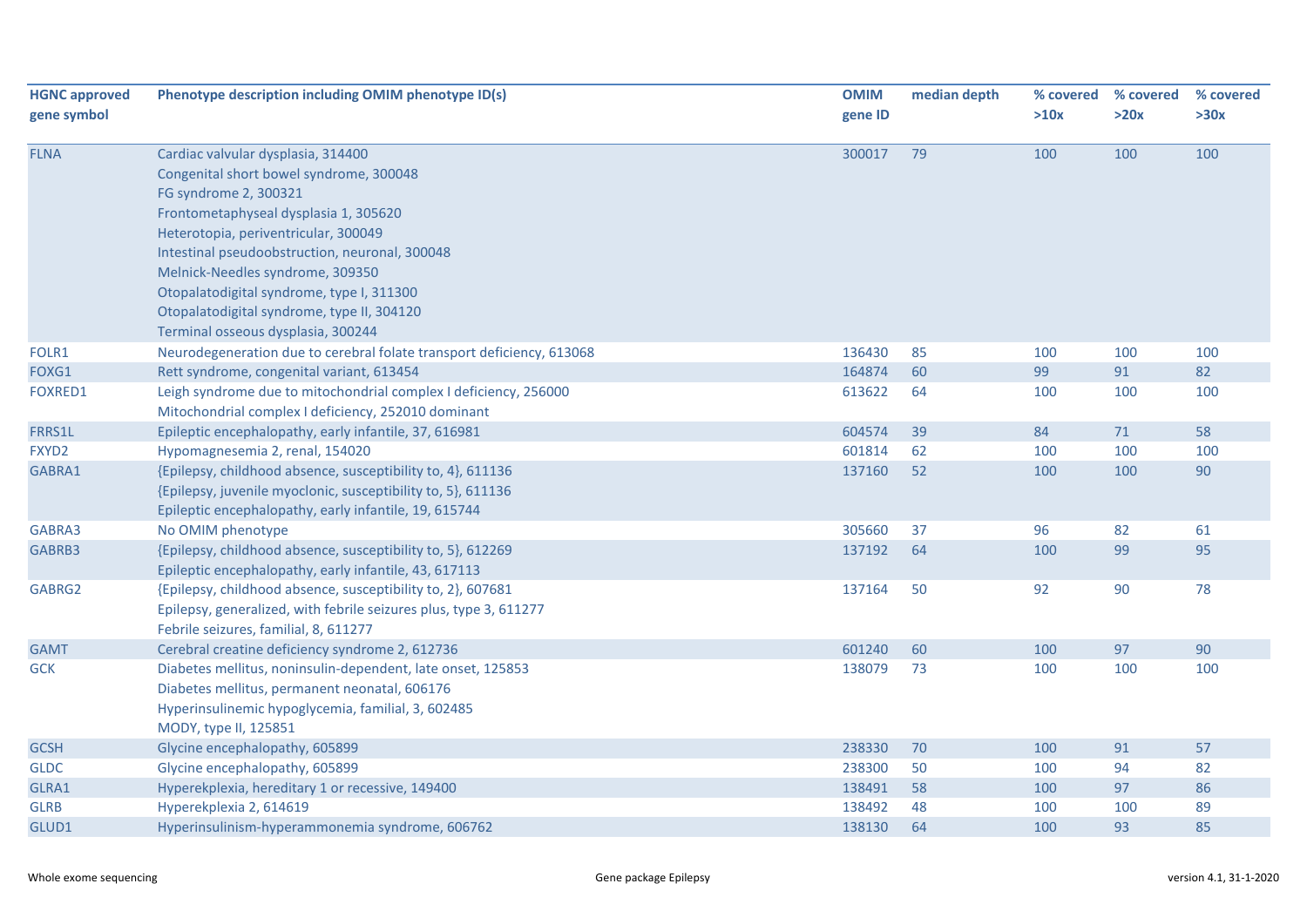| <b>HGNC</b> approved | Phenotype description including OMIM phenotype ID(s)                                           | <b>OMIM</b> | median depth | % covered | % covered | % covered |
|----------------------|------------------------------------------------------------------------------------------------|-------------|--------------|-----------|-----------|-----------|
| gene symbol          |                                                                                                | gene ID     |              | >10x      | >20x      | >30x      |
| GNAO1                | Epileptic encephalopathy, early infantile, 17, 615473                                          | 139311      | 55           | 100       | 98        | 84        |
| GOSR2                | Epilepsy, progressive myoclonic 6, 614018                                                      | 604027      | 48           | 100       | 91        | 80        |
| GPC3                 | Simpson-Golabi-Behmel syndrome, type 1, 312870                                                 | 300037      | 42           | 100       | 94        | 79        |
|                      | Wilms tumor, somatic, 194070                                                                   |             |              |           |           |           |
| <b>GPHN</b>          | Molybdenum cofactor deficiency C, 615501                                                       | 603930      | 48           | 100       | 99        | 84        |
| GRIA3                | Mental retardation 94, 300699                                                                  | 305915      | 42           | 100       | 97        | 80        |
| GRIK2                | Mental retardation, autosomal recessive, 6, 611092                                             | 138244      | 79           | 100       | 100       | 96        |
| GRIN1                | Mental retardation 8, 614254                                                                   | 138249      | 75           | 100       | 100       | 97        |
| GRIN2A               | Epilepsy, focal, with speech disorder and with or without mental retardation, 245570           | 138253      | 76           | 100       | 100       | 99        |
| GRIN2B               | Epileptic encephalopathy, early infantile, 27, 616139                                          | 138252      | 89           | 100       | 100       | 96        |
|                      | Mental retardation 6, 613970                                                                   |             |              |           |           |           |
| GRIN2D               | Epileptic encephalopathy, early infantile, 46, 617162                                          | 602717      | 67           | 87        | 74        | 69        |
| <b>GRN</b>           | Aphasia, primary progressive, 607485                                                           | 138945      | 101          | 100       | 100       | 100       |
|                      | Ceroid lipofuscinosis, neuronal, 11, 614706                                                    |             |              |           |           |           |
|                      | Frontotemporal lobar degeneration with ubiquitin-positive inclusions, 607485                   |             |              |           |           |           |
| <b>HADH</b>          | 3-hydroxyacyl-CoA dehydrogenase deficiency, 231530                                             | 601609      | 47           | 100       | 100       | 92        |
|                      | Hyperinsulinemic hypoglycemia, familial, 4, 609975                                             |             |              |           |           |           |
| HCFC1                | Mental retardation, X-linked 3 (methylmalonic acidemia and homocysteinemia, cblX type), 309541 | 300019      | 71           | 100       | 98        | 89        |
| HCN1                 | Epileptic encephalopathy, early infantile, 24, 615871                                          | 602780      | 80           | 100       | 99        | 93        |
| HDAC4                | No OMIM phenotype                                                                              | 605314      | 70           | 100       | 100       | 98        |
| <b>HLCS</b>          | Holocarboxylase synthetase deficiency, 253270                                                  | 609018      | 63           | 100       | 99        | 91        |
| <b>HNRNPU</b>        | Epileptic encephalopathy, early infantile, 54, 617391                                          | 602869      | 51           | 100       | 99        | 84        |
| <b>HSD17B10</b>      | HDS10 mitochondrial disease, 300438                                                            | 300256      | 63           | 100       | 100       | 95        |
| <b>HSD17B4</b>       | D-bifunctional protein deficiency, 261515                                                      | 601860      | 49           | 100       | 97        | 80        |
|                      | Perrault syndrome 1, 233400                                                                    |             |              |           |           |           |
| HUWE1                | Mental retardation, X-linked syndromic, Turner type, 300706                                    | 300697      | 45           | 100       | 92        | 72        |
| IDH <sub>2</sub>     | D-2-hydroxyglutaric aciduria 2, 613657                                                         | 147650      | 60           | 100       | 100       | 96        |
| IER3IP1              | Microcephaly, epilepsy, and diabetes syndrome, 614231                                          | 609382      | 43           | 100       | 86        | 75        |
| IFIH1                | Aicardi-Goutieres syndrome 7, 615846                                                           | 606951      | 65           | 100       | 99        | 90        |
|                      | Singleton-Merten syndrome 1, 182250                                                            |             |              |           |           |           |
| <b>INTS8</b>         | No OMIM phenotype                                                                              | 611351      | 44           | 100       | 94        | 74        |
| IQSEC2               | Mental retardation 1/78, 309530                                                                | 300522      | 56           | 99        | 97        | 88        |
| <b>IRF2BPL</b>       | No OMIM phenotype                                                                              | 611720      | 124          | 100       | 98        | 96        |
| JAM3                 | Hemorrhagic destruction of the brain, subependymal calcification, and cataracts, 613730        | 606871      | 49           | 100       | 97        | 83        |
| <b>KANSL1</b>        | Koolen-De Vries syndrome, 610443                                                               | 612452      | 74           | 100       | 100       | 92        |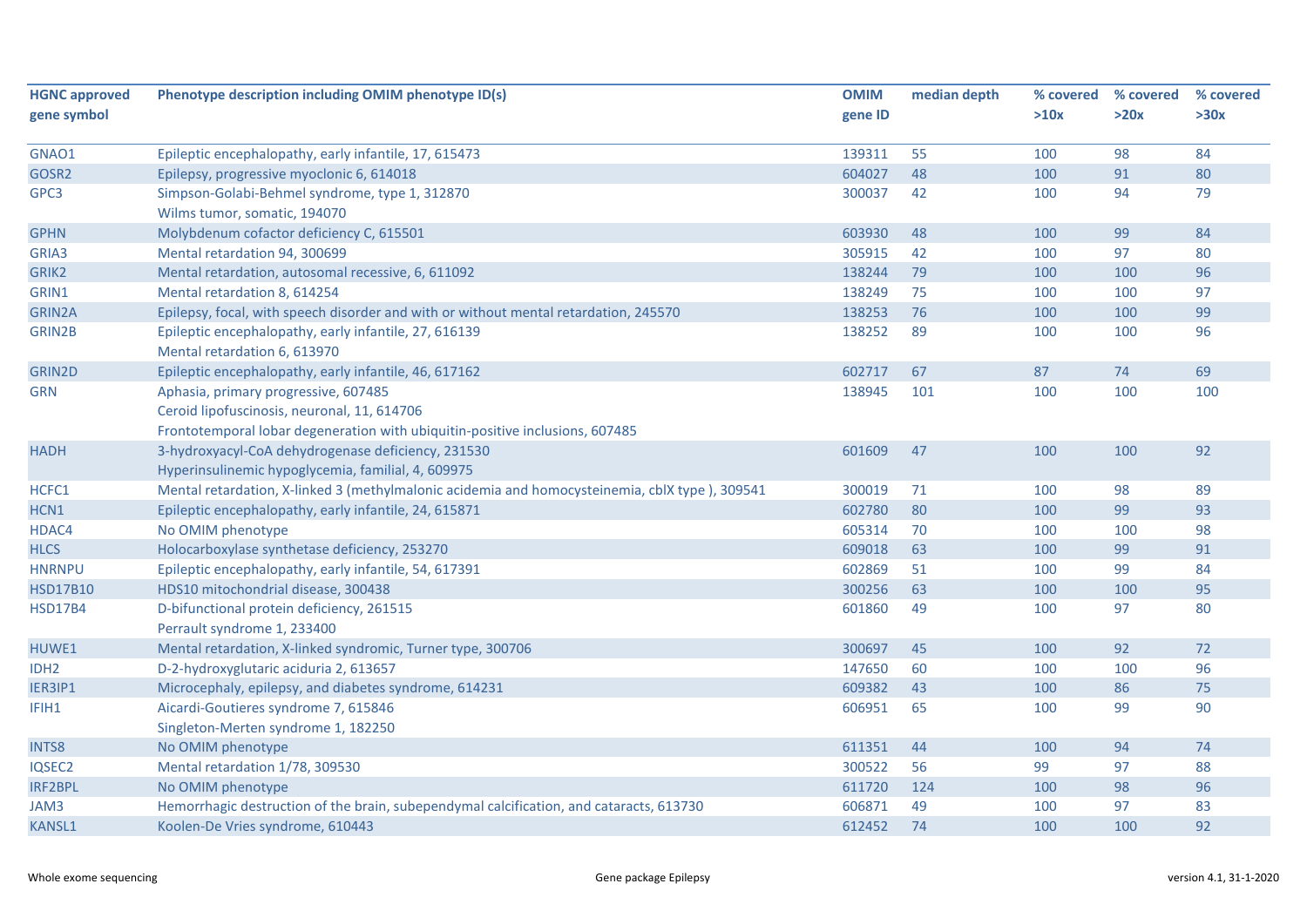| <b>HGNC approved</b> | Phenotype description including OMIM phenotype ID(s)                                                                                                                                                                                                                                                   | <b>OMIM</b> | median depth | % covered | % covered | % covered |
|----------------------|--------------------------------------------------------------------------------------------------------------------------------------------------------------------------------------------------------------------------------------------------------------------------------------------------------|-------------|--------------|-----------|-----------|-----------|
| gene symbol          |                                                                                                                                                                                                                                                                                                        | gene ID     |              | >10x      | >20x      | >30x      |
| KCNA1                | Episodic ataxia/myokymia syndrome, 160120                                                                                                                                                                                                                                                              | 176260      | 83           | 100       | 100       | 100       |
| <b>KCNA2</b>         | Epileptic encephalopathy, early infantile, 32, 616366                                                                                                                                                                                                                                                  | 176262      | 87           | 100       | 100       | 100       |
| KCNB1                | Epileptic encephalopathy, early infantile, 26, 616056                                                                                                                                                                                                                                                  | 600397      | 92           | 100       | 100       | 100       |
| <b>KCNC1</b>         | Epilepsy, progressive myoclonic 7, 616187                                                                                                                                                                                                                                                              | 176258      | 90           | 100       | 100       | 97        |
| <b>KCND3</b>         | Brugada syndrome 9, 616399<br>Spinocerebellar ataxia 19, 607346                                                                                                                                                                                                                                        | 605411      | 160          | 100       | 100       | 98        |
| KCNH1                | Temple-Baraitser syndrome, 611816<br>Zimmermann-Laband syndrome 1, 135500                                                                                                                                                                                                                              | 603305      | 76           | 100       | 99        | 96        |
| KCNJ10               | Enlarged vestibular aqueduct, digenic, 600791<br>SESAME syndrome, 612780                                                                                                                                                                                                                               | 602208      | 133          | 100       | 100       | 100       |
| KCNJ11               | Diabetes mellitus, transient neonatal, 3, 610582<br>{Diabetes mellitus, type 2, susceptibility to}, 125853<br>Diabetes, permanent neonatal, with or without neurologic features, 606176<br>Hyperinsulinemic hypoglycemia, familial, 2, 601820<br>Maturity-onset diabetes of the young, type 13, 616329 | 600937      | 134          | 100       | 100       | 100       |
| <b>KCNMA1</b>        | Generalized epilepsy and paroxysmal dyskinesia, 609446                                                                                                                                                                                                                                                 | 600150      | 58           | 100       | 98        | 87        |
| <b>KCNQ2</b>         | Epileptic encephalopathy, early infantile, 7, 613720<br>Myokymia, 121200<br>Seizures, benign neonatal, 1, 121200                                                                                                                                                                                       | 602235      | 81           | 100       | 100       | 97        |
| KCNQ3                | Seizures, benign neonatal, type 2, 121201                                                                                                                                                                                                                                                              | 602232      | 72           | 100       | 98        | 90        |
| <b>KCNQ5</b>         | Mental retardation, autosomal dominant 46, 617601                                                                                                                                                                                                                                                      | 607357      | 70           | 100       | 99        | 94        |
| KCNT1                | Epilepsy, nocturnal frontal lobe, 5, 615005<br>Epileptic encephalopathy, early infantile, 14, 614959                                                                                                                                                                                                   | 608167      | 63           | 100       | 98        | 95        |
| KCTD7                | Epilepsy, progressive myoclonic 3, with or without intracellular inclusions, 611726                                                                                                                                                                                                                    | 611725      | 102          | 100       | 100       | 99        |
| KDM5C                | Mental retardation, syndromic, Claes-Jensen type, 300534                                                                                                                                                                                                                                               | 314690      | 66           | 100       | 99        | 94        |
| KMT2A                | Leukemia, myeloid/lymphoid or mixed-lineage, 159555<br>Wiedemann-Steiner syndrome, 605130                                                                                                                                                                                                              | 159555      | 60           | 100       | 100       | 95        |
| <b>KPNA7</b>         | No OMIM phenotype                                                                                                                                                                                                                                                                                      | 614107      | 84           | 100       | 100       | 99        |
| <b>KPTN</b>          | Mental retardation 41, 615637                                                                                                                                                                                                                                                                          | 615620      | 73           | 100       | 100       | 94        |
| LGI1                 | Epilepsy, familial temporal lobe, 1, 600512                                                                                                                                                                                                                                                            | 604619      | 64           | 100       | 99        | 92        |
| <b>LIAS</b>          | Hyperglycinemia, lactic acidosis, and seizures, 614462                                                                                                                                                                                                                                                 | 607031      | 56           | 100       | 99        | 88        |
| MBD5                 | Mental retardation 1, 156200                                                                                                                                                                                                                                                                           | 611472      | 58           | 100       | 100       | 97        |
| MDH <sub>2</sub>     | Epileptic encephalopathy, early infantile, 51, 617339                                                                                                                                                                                                                                                  | 154100      | 85           | 100       | 100       | 100       |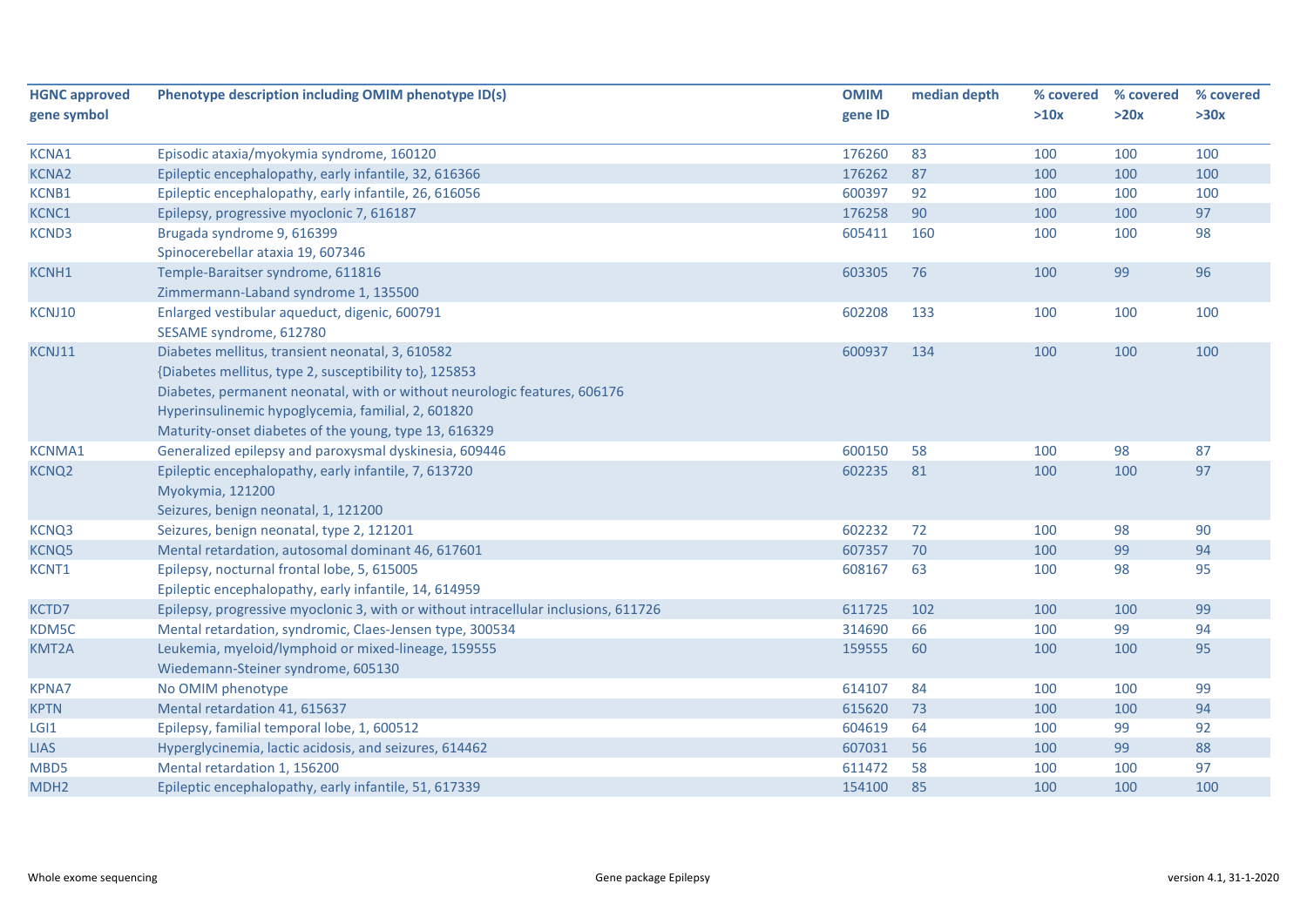| <b>HGNC approved</b> | Phenotype description including OMIM phenotype ID(s)                                       | <b>OMIM</b> | median depth | % covered | % covered | % covered |
|----------------------|--------------------------------------------------------------------------------------------|-------------|--------------|-----------|-----------|-----------|
| gene symbol          |                                                                                            | gene ID     |              | >10x      | >20x      | >30x      |
| MECP <sub>2</sub>    | {Autism susceptibility 3}, 300496                                                          | 300005      | 88           | 100       | 100       | 94        |
|                      | Encephalopathy, neonatal severe, 300673                                                    |             |              |           |           |           |
|                      | Mental retardation syndromic, Lubs type, 300260                                            |             |              |           |           |           |
|                      | Mental retardation, syndromic 13, 300055                                                   |             |              |           |           |           |
|                      | Rett syndrome, 312750                                                                      |             |              |           |           |           |
|                      | Rett syndrome, atypical, 312750                                                            |             |              |           |           |           |
|                      | Rett syndrome, preserved speech variant, 312750                                            |             |              |           |           |           |
| MED12                | Lujan-Fryns syndrome, 309520                                                               | 300188      | 57           | 100       | 100       | 97        |
|                      | Ohdo syndrome, 300895                                                                      |             |              |           |           |           |
|                      | Opitz-Kaveggia syndrome, 305450                                                            |             |              |           |           |           |
| MEF2C                | Chromosome 5q14.3 deletion syndrome, 613443 (4)                                            | 600662      | 67           | 100       | 99        | 96        |
|                      | Mental retardation, stereotypic movements, epilepsy, and/or cerebral malformations, 613443 |             |              |           |           |           |
| MFSD8                | Ceroid lipofuscinosis, neuronal, 7, 610951                                                 | 611124      | 50           | 100       | 98        | 81        |
|                      | Macular dystrophy with central cone involvement, 616170                                    |             |              |           |           |           |
| MLC1                 | Megalencephalic leukoencephalopathy with subcortical cysts, 604004                         | 605908      | 49           | 100       | 98        | 86        |
| MOCS1                | Molybdenum cofactor deficiency A, 252150                                                   | 603707      | 69           | 100       | 100       | 98        |
| MOCS <sub>2</sub>    | Molybdenum cofactor deficiency B, 252160                                                   | 603708      | 50           | 100       | 100       | 90        |
| MPDU1                | Congenital disorder of glycosylation, type If, 609180                                      | 604041      | 60           | 100       | 100       | 97        |
| <b>MTHFR</b>         | Homocystinuria due to MTHFR deficiency, 236250                                             | 607093      | 65           | 100       | 100       | 98        |
|                      | {Neural tube defects, susceptibility to}, 601634                                           |             |              |           |           |           |
|                      | {Schizophrenia, susceptibility to}, 181500                                                 |             |              |           |           |           |
|                      | {Thromboembolism, susceptibility to}, 188050                                               |             |              |           |           |           |
|                      | {Vascular disease, susceptibility to}                                                      |             |              |           |           |           |
| <b>MTOR</b>          | Focal cortical dysplasia, type II, somatic, 607341                                         | 601231      | 65           | 100       | 98        | 90        |
|                      | Smith-Kingsmore syndrome, 616638                                                           |             |              |           |           |           |
| <b>NAPB</b>          | No OMIM phenotype                                                                          | 611270      | 50           | 100       | 97        | 87        |
| <b>NBEA</b>          | No OMIM phenotype                                                                          | 604889      | 60           | 99        | 95        | 84        |
| NDUFA1               | Mitochondrial complex I deficiency, 252010 dominant                                        | 300078      | 83           | 100       | 100       | 100       |
| NDUFA11              | Mitochondrial complex I deficiency, 252010 dominant                                        | 612638      | 72           | 100       | 100       | 100       |
| NDUFAF1              | Mitochondrial complex I deficiency, 252010 dominant                                        | 606934      | 49           | 100       | 99        | 86        |
| NDUFAF2              | Leigh syndrome, 256000                                                                     | 609653      | 63           | 100       | 90        | 77        |
|                      | Mitochondrial complex I deficiency, 252010 dominant                                        |             |              |           |           |           |
| NDUFAF3              | Mitochondrial complex I deficiency, 252010 dominant                                        | 612911      | 79           | 100       | 100       | 100       |
| NDUFAF4              | Mitochondrial complex I deficiency, 252010 dominant                                        | 611776      | 72           | 100       | 100       | 100       |
| NDUFAF5              | Mitochondrial complex 1 deficiency, 252010 dominant                                        | 612360      | 54           | 100       | 100       | 89        |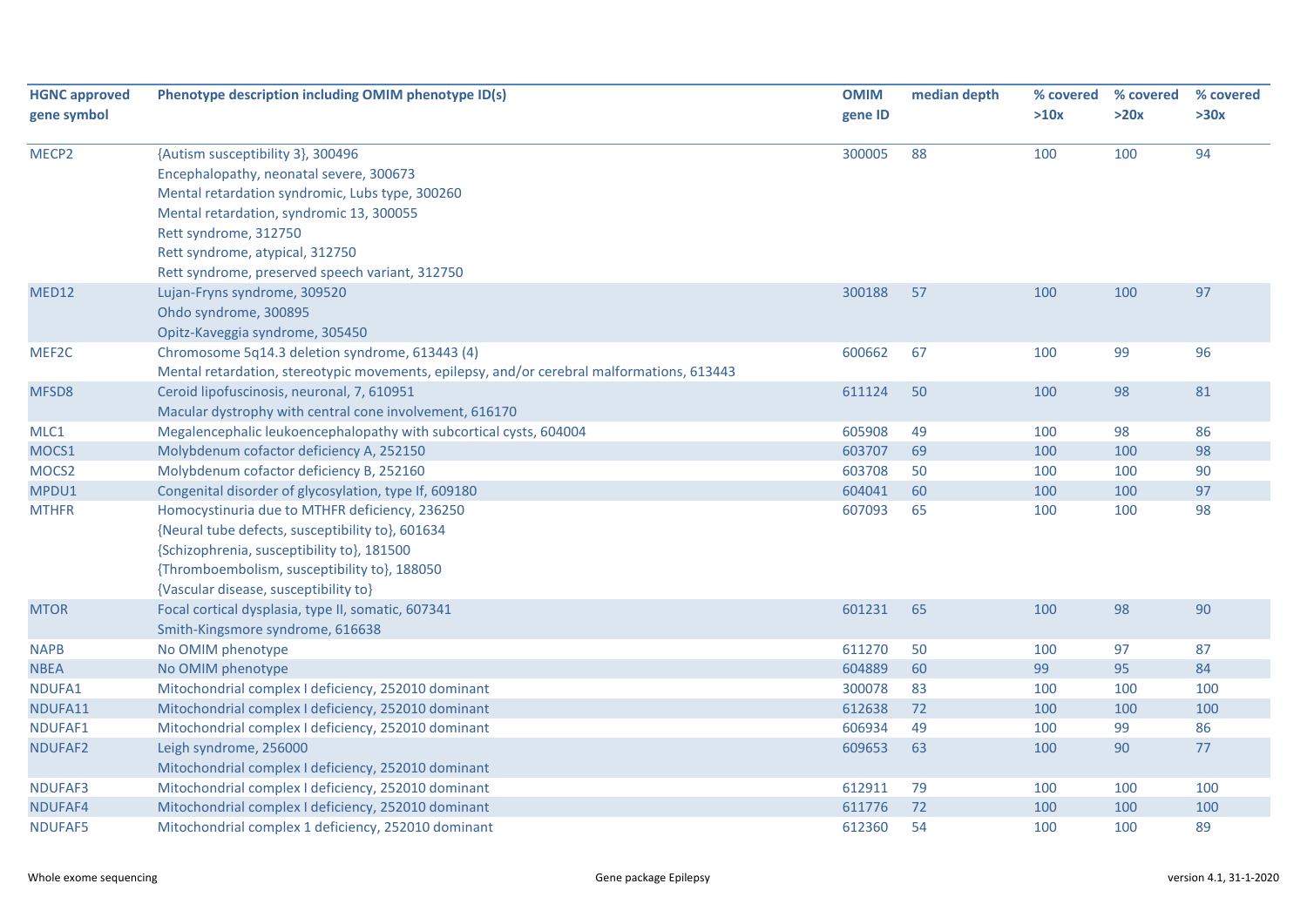| <b>HGNC approved</b> | Phenotype description including OMIM phenotype ID(s)                                     | <b>OMIM</b> | median depth | % covered | % covered | % covered |
|----------------------|------------------------------------------------------------------------------------------|-------------|--------------|-----------|-----------|-----------|
| gene symbol          |                                                                                          | gene ID     |              | >10x      | >20x      | >30x      |
| NDUFB3               | Mitochondrial complex I deficiency, 252010 dominant                                      | 603839      | 28           | 100       | 81        | 47        |
| NDUFB9               | ?Mitochondrial complex I deficiency, 252010 dominant                                     | 601445      | 71           | 100       | 100       | 90        |
| NDUFS1               | Mitochondrial complex I deficiency, 252010 dominant                                      | 157655      | 49           | 100       | 98        | 77        |
| NDUFS2               | Mitochondrial complex I deficiency, 252010 dominant                                      | 602985      | 59           | 100       | 100       | 97        |
| NDUFS3               | Leigh syndrome due to mitochondrial complex I deficiency, 256000                         | 603846      | 73           | 100       | 100       | 100       |
|                      | Mitochondrial complex I deficiency, 252010 dominant                                      |             |              |           |           |           |
| NDUFS4               | Leigh syndrome, 256000                                                                   | 602694      | 56           | 100       | 100       | 90        |
|                      | Mitochondrial complex I deficiency, 252010 dominant                                      |             |              |           |           |           |
| NDUFS6               | Mitochondrial complex I deficiency, 252010 dominant                                      | 603848      | 52           | 100       | 100       | 96        |
| NDUFV1               | Mitochondrial complex I deficiency, 252010 dominant                                      | 161015      | 95           | 100       | 100       | 100       |
| NDUFV2               | Mitochondrial complex I deficiency, 252010 dominant                                      | 600532      | 47           | 100       | 96        | 78        |
| NECAP1               | ?Epileptic encephalopathy, early infantile, 21, 615833                                   | 611623      | 54           | 100       | 100       | 99        |
| NEDD4L               | Periventricular nodular heterotopia 7, 617201                                            | 606384      | 50           | 100       | 98        | 85        |
| <b>NEXMIF</b>        | Mental retardation 98, 300912                                                            | 300524      | 51           | 100       | 100       | 98        |
| NGLY1                | Congenital disorder of deglycosylation, 615273                                           | 610661      | 55           | 100       | 100       | 89        |
| NHLRC1               | Epilepsy, progressive myoclonic 2B (Lafora), 254780                                      | 608072      | 93           | 100       | 100       | 100       |
| NPRL2                | Epilepsy, familial focal, with variable foci 2, 617116                                   | 607072      | 79           | 100       | 100       | 100       |
| NPRL3                | Epilepsy, familial focal, with variable foci 3, 617118                                   | 600928      | 54           | 100       | 97        | 89        |
| NRXN1                | Pitt-Hopkins-like syndrome 2, 614325                                                     | 600565      | 67           | 100       | 99        | 93        |
|                      | {Schizophrenia, susceptibility to, 17}, 614332                                           |             |              |           |           |           |
| <b>NSDHL</b>         | CHILD syndrome, 308050                                                                   | 300275      | 62           | 100       | 98        | 88        |
|                      | CK syndrome, 300831                                                                      |             |              |           |           |           |
| <b>NUBPL</b>         | Mitochondrial complex I deficiency, 252010 dominant                                      | 613621      | 53           | 100       | 100       | 89        |
| OFD1                 | Joubert syndrome 10, 300804                                                              | 300170      | 42           | 100       | 97        | 81        |
|                      | Orofaciodigital syndrome I, 311200                                                       |             |              |           |           |           |
|                      | ?Retinitis pigmentosa 23, 300424                                                         |             |              |           |           |           |
|                      | Simpson-Golabi-Behmel syndrome, type 2, 300209                                           |             |              |           |           |           |
| OPHN1                | Mental retardation, with cerebellar hypoplasia and distinctive facial appearance, 300486 | 300127      | 44           | 100       | 92        | 71        |
| PAK3                 | Mental retardation 30/47, 300558                                                         | 300142      | 41           | 100       | 94        | 69        |
| PC.                  | Pyruvate carboxylase deficiency, 266150                                                  | 608786      | 90           | 100       | 100       | 100       |
| PCDH19               | Epileptic encephalopathy, early infantile, 9, 300088                                     | 300460      | 92           | 100       | 99        | 92        |
| PDHA1                | Pyruvate dehydrogenase E1-alpha deficiency, 312170                                       | 300502      | 42           | 99        | 93        | 79        |
| <b>PDHB</b>          | Pyruvate dehydrogenase E1-beta deficiency, 614111                                        | 179060      | 44           | 100       | 98        | 82        |
| PDP1                 | Pyruvate dehydrogenase phosphatase deficiency, 608782                                    | 605993      | 72           | 100       | 100       | 100       |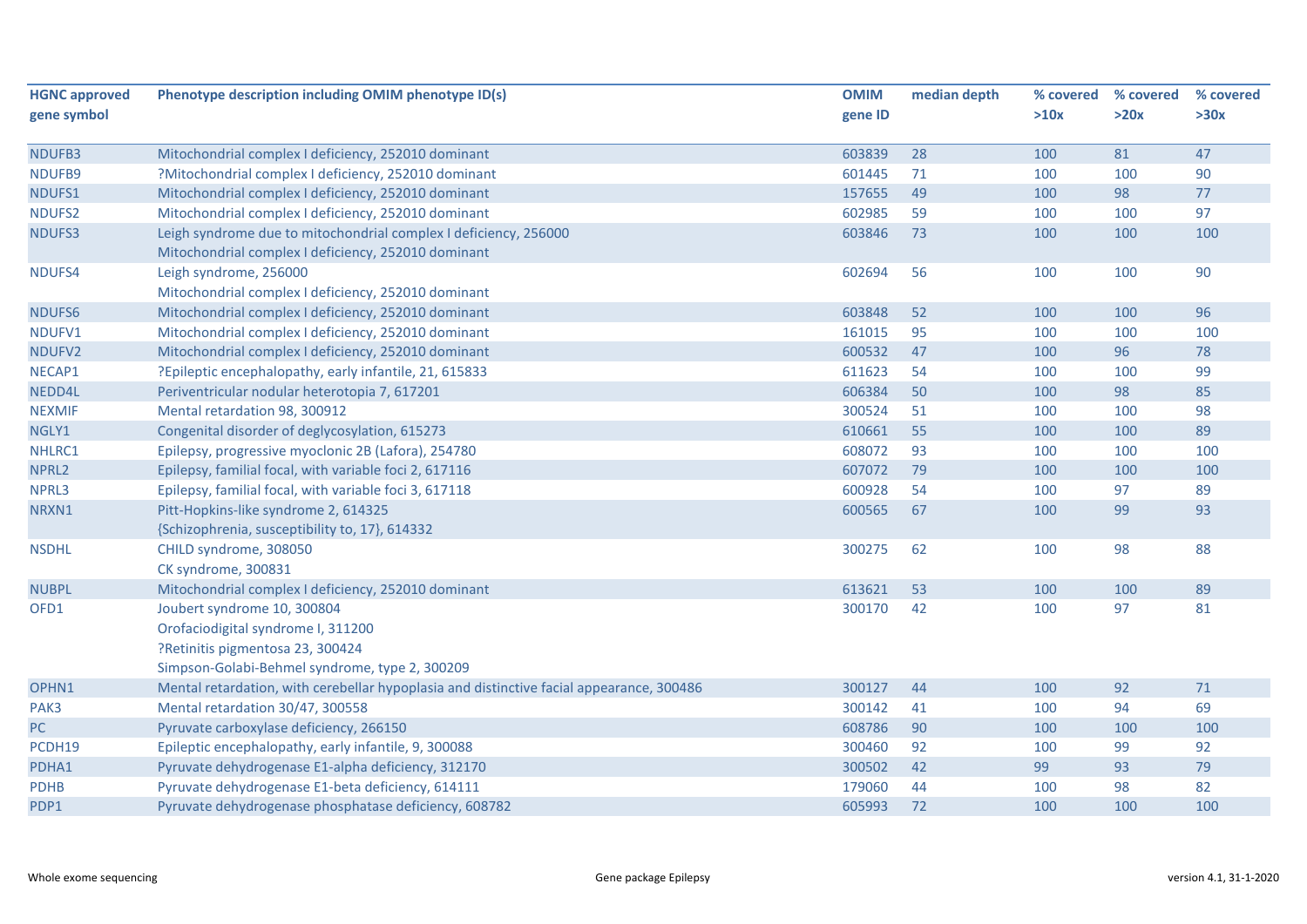| <b>HGNC approved</b> | Phenotype description including OMIM phenotype ID(s)                | <b>OMIM</b> | median depth | % covered | % covered | % covered |
|----------------------|---------------------------------------------------------------------|-------------|--------------|-----------|-----------|-----------|
| gene symbol          |                                                                     | gene ID     |              | >10x      | >20x      | >30x      |
| PDX1                 | {Diabetes mellitus, type II, susceptibility to}, 125853             | 600733      | 49           | 100       | 100       | 95        |
|                      | MODY, type IV, 606392                                               |             |              |           |           |           |
|                      | Pancreatic agenesis 1, 260370                                       |             |              |           |           |           |
| <b>PET100</b>        | Mitochondrial complex IV deficiency, 220110                         | 614770      | 75           | 100       | 100       | 81        |
| PEX1                 | Heimler syndrome 1, 234580                                          | 602136      | 49           | 100       | 98        | 84        |
|                      | Peroxisome biogenesis disorder 1A (Zellweger), 214100               |             |              |           |           |           |
|                      | Peroxisome biogenesis disorder 1B (NALD/IRD), 601539                |             |              |           |           |           |
| <b>PEX10</b>         | Peroxisome biogenesis disorder 6A (Zellweger), 614870               | 602859      | 64           | 100       | 96        | 89        |
|                      | Peroxisome biogenesis disorder 6B, 614871                           |             |              |           |           |           |
| <b>PEX12</b>         | Peroxisome biogenesis disorder 3A (Zellweger), 614859               | 601758      | 54           | 100       | 100       | 86        |
|                      | Peroxisome biogenesis disorder 3B, 266510                           |             |              |           |           |           |
| <b>PEX13</b>         | Peroxisome biogenesis disorder 11A (Zellweger), 614883              | 601789      | 55           | 100       | 100       | 93        |
|                      | Peroxisome biogenesis disorder 11B, 614885                          |             |              |           |           |           |
| <b>PEX14</b>         | Peroxisome biogenesis disorder 13A (Zellweger), 614887              | 601791      | 74           | 100       | 100       | 97        |
| <b>PEX16</b>         | Peroxisome biogenesis disorder 8A (Zellweger), 614876               | 603360      | 74           | 100       | 95        | 91        |
|                      | Peroxisome biogenesis disorder 8B, 614877                           |             |              |           |           |           |
| <b>PEX19</b>         | Peroxisome biogenesis disorder 12A (Zellweger), 614886              | 600279      | 46           | 100       | 100       | 93        |
| <b>PEX26</b>         | Peroxisome biogenesis disorder 7A (Zellweger), 614872               | 608666      | 76           | 100       | 100       | 100       |
|                      | Peroxisome biogenesis disorder 7B, 614873                           |             |              |           |           |           |
| PEX3                 | Peroxisome biogenesis disorder 10A (Zellweger), 614882              | 603164      | 44           | 100       | 99        | 84        |
|                      | ?Peroxisome biogenesis disorder 10B, 617370                         |             |              |           |           |           |
| PEX5                 | Peroxisome biogenesis disorder 2A (Zellweger), 214110               | 600414      | 76           | 100       | 100       | 98        |
|                      | Peroxisome biogenesis disorder 2B, 202370                           |             |              |           |           |           |
|                      | Rhizomelic chondrodysplasia punctata, type 5, 616716                |             |              |           |           |           |
| PEX <sub>6</sub>     | Heimler syndrome 2, 616617                                          | 601498      | 62           | 100       | 99        | 91        |
|                      | Peroxisome biogenesis disorder 4A (Zellweger), 614862               |             |              |           |           |           |
|                      | Peroxisome biogenesis disorder 4B, 614863                           |             |              |           |           |           |
| PGAP1                | Mental retardation, autosomal recessive 42, 615802                  | 611655      | 56           | 100       | 97        | 83        |
| PGAP3                | Hyperphosphatasia with mental retardation syndrome 4, 615716        | 611801      | 62           | 100       | 100       | 98        |
| PHF6                 | Borjeson-Forssman-Lehmann syndrome, 301900                          | 300414      | 48           | 100       | 95        | 73        |
| <b>PHGDH</b>         | Neu-Laxova syndrome 1, 256520                                       | 606879      | 103          | 100       | 100       | 100       |
|                      | Phosphoglycerate dehydrogenase deficiency, 601815                   |             |              |           |           |           |
| <b>PIGA</b>          | Multiple congenital anomalies-hypotonia-seizures syndrome 2, 300868 | 311770      | 65           | 100       | 100       | 99        |
|                      | Paroxysmal nocturnal hemoglobinuria, somatic, 300818                |             |              |           |           |           |
| <b>PIGN</b>          | Multiple congenital anomalies-hypotonia-seizures syndrome 1, 614080 | 606097      | 45           | 100       | 93        | 72        |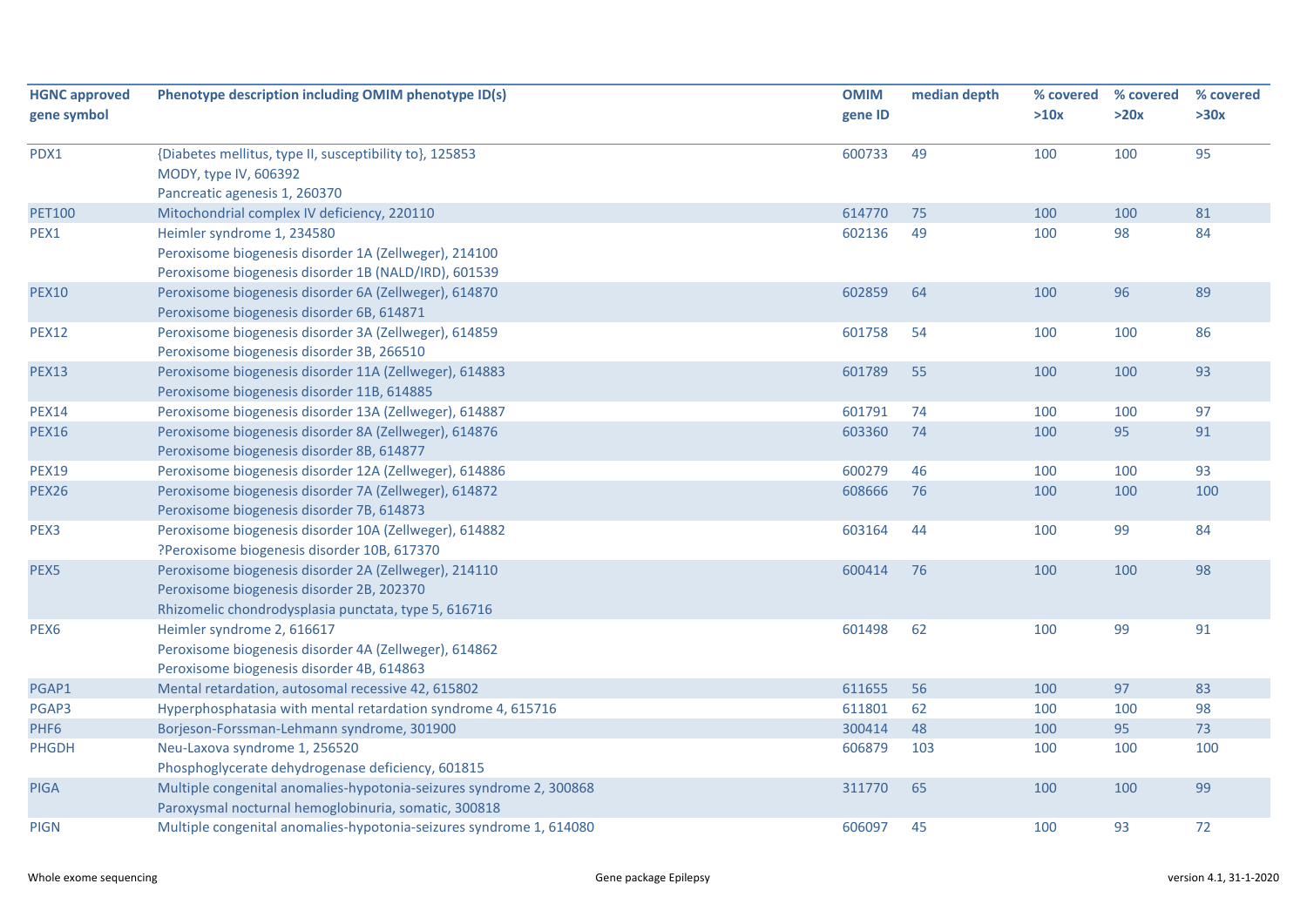| <b>HGNC approved</b><br>gene symbol | Phenotype description including OMIM phenotype ID(s)                                                                                                                                                                                                                                                           | <b>OMIM</b><br>gene ID | median depth | % covered<br>>10x | % covered<br>>20x | % covered<br>>30x |
|-------------------------------------|----------------------------------------------------------------------------------------------------------------------------------------------------------------------------------------------------------------------------------------------------------------------------------------------------------------|------------------------|--------------|-------------------|-------------------|-------------------|
| <b>PIGO</b>                         | Hyperphosphatasia with mental retardation syndrome 2, 614749                                                                                                                                                                                                                                                   | 614730                 | 83           | 100               | 100               | 99                |
| <b>PIGT</b>                         | Multiple congenital anomalies-hypotonia-seizures syndrome 3, 615398<br>?Paroxysmal nocturnal hemoglobinuria 2, 615399                                                                                                                                                                                          | 610272                 | 88           | 100               | 100               | 100               |
| PLA2G6                              | Infantile neuroaxonal dystrophy 1, 256600<br>Neurodegeneration with brain iron accumulation 2B, 610217<br>Parkinson disease 14, 612953                                                                                                                                                                         | 603604                 | 80           | 100               | 100               | 99                |
| PLCB1                               | Epileptic encephalopathy, early infantile, 12, 613722                                                                                                                                                                                                                                                          | 607120                 | 44           | 100               | 96                | 81                |
| PLP1                                | Pelizaeus-Merzbacher disease, 312080<br>Spastic paraplegia 2, 312920                                                                                                                                                                                                                                           | 300401                 | 74           | 100               | 99                | 87                |
| PMM <sub>2</sub>                    | Congenital disorder of glycosylation, type Ia, 212065                                                                                                                                                                                                                                                          | 601785                 | 53           | 100               | 100               | 91                |
| <b>PNKP</b>                         | Ataxia-oculomotor apraxia 4, 616267<br>Microcephaly, seizures, and developmental delay, 613402                                                                                                                                                                                                                 | 605610                 | 72           | 100               | 100               | 97                |
| <b>PNPO</b>                         | Pyridoxamine 5'-phosphate oxidase deficiency, 610090                                                                                                                                                                                                                                                           | 603287                 | 53           | 100               | 100               | 85                |
| <b>POLG</b>                         | Mitochondrial DNA depletion syndrome 4A (Alpers type), 203700<br>Mitochondrial DNA depletion syndrome 4B (MNGIE type), 613662<br>Mitochondrial recessive ataxia syndrome (includes SANDO and SCAE), 607459<br>Progressive external ophthalmoplegia 1, 157640<br>Progressive external ophthalmoplegia 1, 258450 | 174763                 | 71           | 100               | 100               | 99                |
| PPP2R1A                             | Mental retardation 36, 616362                                                                                                                                                                                                                                                                                  | 605983                 | 86           | 100               | 100               | 100               |
| PPP3CA                              | Epileptic encephalopathy, infantile or early childhood, 1, 617711                                                                                                                                                                                                                                              | 114105                 | 65           | 100               | 96                | 83                |
| PPT1                                | Ceroid lipofuscinosis, neuronal, 1, 256730                                                                                                                                                                                                                                                                     | 600722                 | 51           | 100               | 100               | 87                |
| PQBP1                               | Renpenning syndrome, 309500                                                                                                                                                                                                                                                                                    | 300463                 | 92           | 100               | 100               | 100               |
| <b>PRICKLE1</b>                     | Epilepsy, progressive myoclonic 1B, 612437                                                                                                                                                                                                                                                                     | 608500                 | 61           | 100               | 100               | 95                |
| <b>PRICKLE2</b>                     | No OMIM phenotype                                                                                                                                                                                                                                                                                              | 608501                 | 85           | 100               | 100               | 100               |
| PRIMA1                              | No OMIM phenotype                                                                                                                                                                                                                                                                                              | 613851                 | 57           | 88                | 85                | 82                |
| PRRT2                               | Convulsions, familial infantile, with paroxysmal choreoathetosis, 602066<br>Episodic kinesigenic dyskinesia 1, 128200<br>Seizures, benign familial infantile, 2, 605751                                                                                                                                        | 614386                 | 75           | 100               | 100               | 100               |
| PSAT1                               | Neu-Laxova syndrome 2, 616038<br>?Phosphoserine aminotransferase deficiency, 610992                                                                                                                                                                                                                            | 610936                 | 57           | 100               | 100               | 91                |
| <b>PSPH</b>                         | Phosphoserine phosphatase deficiency, 614023                                                                                                                                                                                                                                                                   | 172480                 | 48           | 100               | 94                | 78                |
| <b>PURA</b>                         | Mental retardation 31, 616158                                                                                                                                                                                                                                                                                  | 600473                 | 126          | 100               | 100               | 100               |
| PYCR2                               | Leukodystrophy, hypomyelinating, 10, 616420                                                                                                                                                                                                                                                                    | 616406                 | 74           | 100               | 100               | 100               |
| QARS                                | Microcephaly, progressive, seizures, and cerebral and cerebellar atrophy, 615760                                                                                                                                                                                                                               | 603727                 | 75           | 100               | 100               | 96                |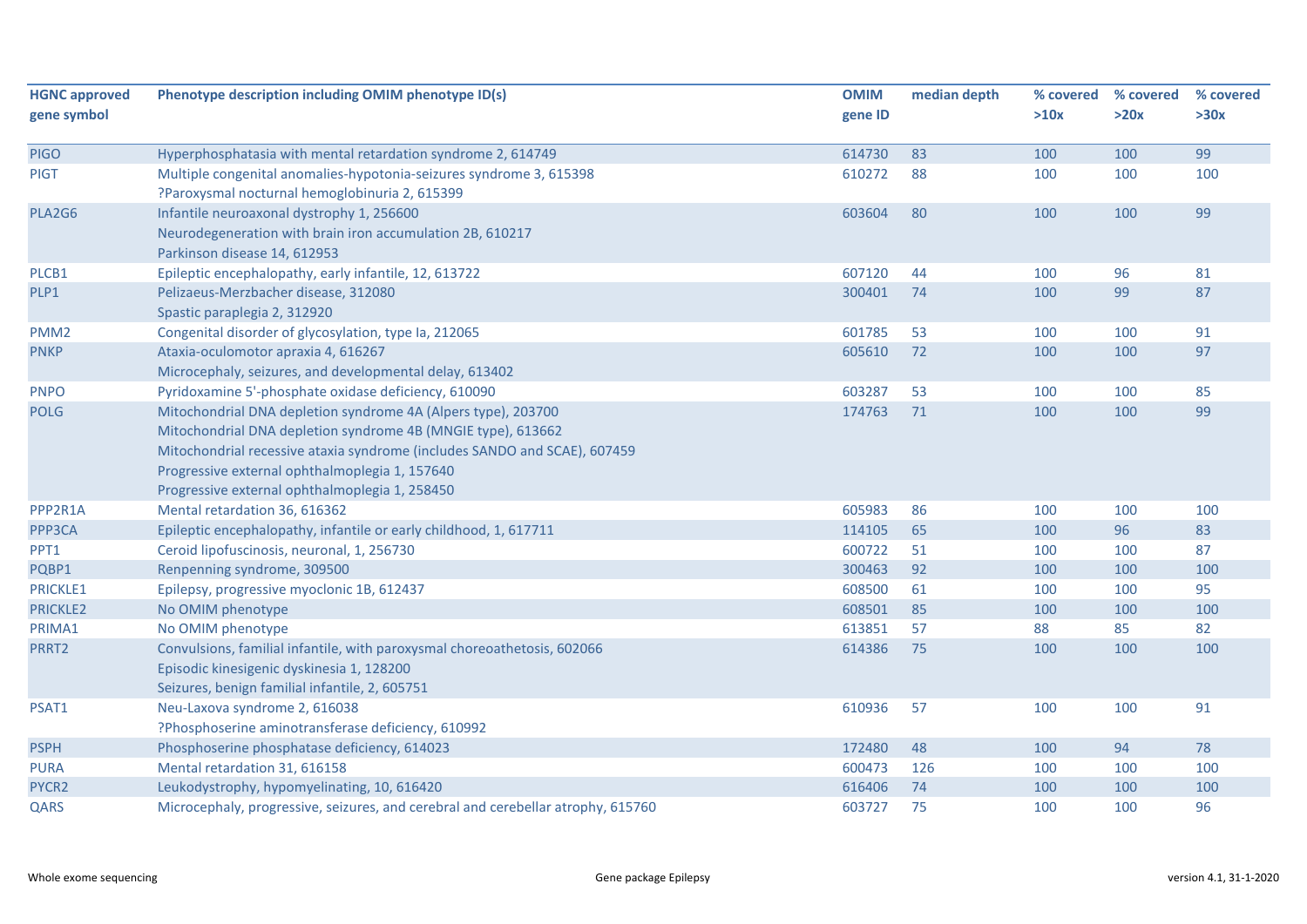| <b>HGNC approved</b> | Phenotype description including OMIM phenotype ID(s)                                             | <b>OMIM</b> | median depth | % covered | % covered | % covered |
|----------------------|--------------------------------------------------------------------------------------------------|-------------|--------------|-----------|-----------|-----------|
| gene symbol          |                                                                                                  | gene ID     |              | >10x      | >20x      | >30x      |
| RAB39B               | Mental retardation 72, 300271                                                                    | 300774      | 50           | 100       | 100       | 96        |
|                      | ?Waisman syndrome, 311510                                                                        |             |              |           |           |           |
| RAI1                 | Smith-Magenis syndrome, 182290                                                                   | 607642      | 167          | 100       | 100       | 100       |
| RANBP2               | {Encephalopathy, acute, infection-induced, 3, susceptibility to}, 608033                         | 601181      | 109          | 100       | 100       | 98        |
| RARS2                | Pontocerebellar hypoplasia, type 6, 611523                                                       | 611524      | 47           | 100       | 97        | 76        |
| <b>RELN</b>          | {Epilepsy, familial temporal lobe, 7}, 616436                                                    | 600514      | 64           | 100       | 99        | 92        |
|                      | Lissencephaly 2 (Norman-Roberts type), 257320                                                    |             |              |           |           |           |
| RNASEH2A             | Aicardi-Goutieres syndrome 4, 610333                                                             | 606034      | 73           | 100       | 100       | 99        |
| RNASEH2B             | Aicardi-Goutieres syndrome 2, 610181                                                             | 610326      | 48           | 100       | 97        | 81        |
| RNASEH2C             | Aicardi-Goutieres syndrome 3, 610329                                                             | 610330      | 139          | 100       | 100       | 100       |
| <b>ROGDI</b>         | Kohlschutter-Tonz syndrome, 226750                                                               | 614574      | 76           | 100       | 97        | 94        |
| RPS6KA3              | Coffin-Lowry syndrome, 303600                                                                    | 300075      | 38           | 100       | 85        | 57        |
|                      | Mental retardation 19, 300844                                                                    |             |              |           |           |           |
| RRM2B                | Mitochondrial DNA depletion syndrome 8A (encephalomyopathic type with renal tubulopathy), 612075 | 604712      | 60           | 100       | 100       | 95        |
|                      | Mitochondrial DNA depletion syndrome 8B (MNGIE type), 612075                                     |             |              |           |           |           |
|                      | Progressive external ophthalmoplegia with mitochondrial DNA deletions 5, 613077                  |             |              |           |           |           |
| SAMHD1               | Aicardi-Goutieres syndrome 5, 612952                                                             | 606754      | 49           | 100       | 93        | 69        |
|                      | ?Chilblain lupus 2, 614415                                                                       |             |              |           |           |           |
| SCARB2               | Epilepsy, progressive myoclonic 4, with or without renal failure, 254900                         | 602257      | 60           | 100       | 98        | 88        |
| SCN1A                | Epilepsy, generalized, with febrile seizures plus, type 2, 604403                                | 182389      | 67           | 100       | 100       | 94        |
|                      | Epileptic encephalopathy, early infantile, 6, 607208                                             |             |              |           |           |           |
|                      | Febrile seizures, familial, 3A, 604403                                                           |             |              |           |           |           |
|                      | Migraine, familial hemiplegic, 3, 609634                                                         |             |              |           |           |           |
| SCN1B                | Atrial fibrillation, familial, 13, 615377                                                        | 600235      | 105          | 100       | 93        | 93        |
|                      | Brugada syndrome 5, 612838                                                                       |             |              |           |           |           |
|                      | Cardiac conduction defect, nonspecific, 612838                                                   |             |              |           |           |           |
|                      | Epilepsy, generalized, with febrile seizures plus, type 1, 604233                                |             |              |           |           |           |
|                      | Epileptic encephalopathy, early infantile, 52, 617350                                            |             |              |           |           |           |
| SCN <sub>2</sub> A   | Epileptic encephalopathy, early infantile, 11, 613721                                            | 182390      | 73           | 100       | 99        | 95        |
|                      | Seizures, benign familial infantile, 3, 607745                                                   |             |              |           |           |           |
| <b>SCN8A</b>         | ?Cognitive impairment with or without cerebellar ataxia, 614306                                  | 600702      | 72           | 100       | 99        | 91        |
|                      | Epileptic encephalopathy, early infantile, 13, 614558                                            |             |              |           |           |           |
|                      | Seizures, benign familial infantile, 5, 617080                                                   |             |              |           |           |           |
| <b>SHANK3</b>        | Phelan-McDermid syndrome, 606232                                                                 | 606230      | 106          | 98        | 91        | 84        |
|                      | {Schizophrenia 15}, 613950                                                                       |             |              |           |           |           |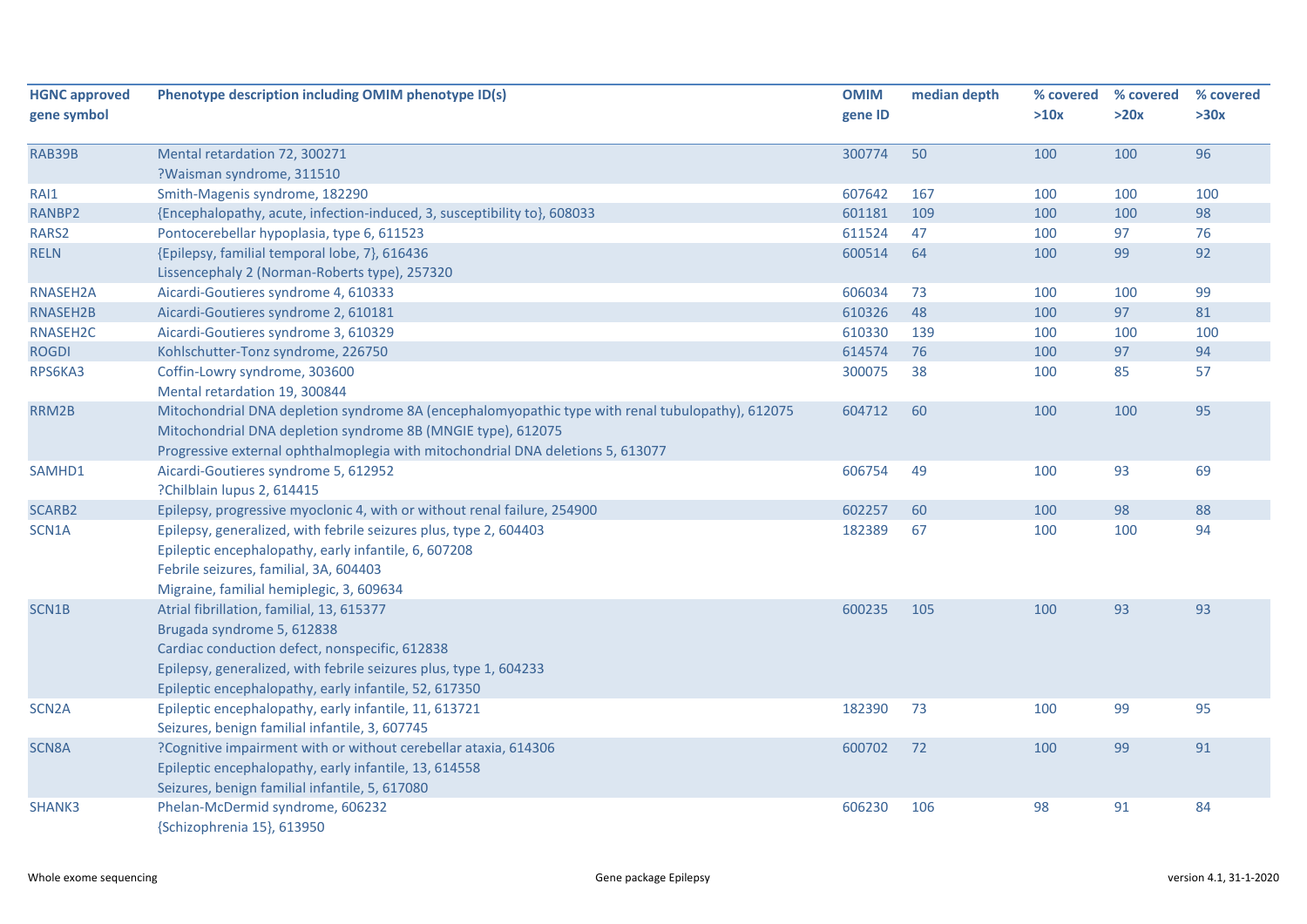| <b>HGNC approved</b>            | Phenotype description including OMIM phenotype ID(s)                                                         | <b>OMIM</b> | median depth | % covered | % covered | % covered |
|---------------------------------|--------------------------------------------------------------------------------------------------------------|-------------|--------------|-----------|-----------|-----------|
| gene symbol                     |                                                                                                              | gene ID     |              | >10x      | >20x      | >30x      |
|                                 |                                                                                                              |             |              |           |           |           |
| SIK1                            | Epileptic encephalopathy, early infantile, 30, 616341                                                        | 605705      | 84           | 100       | 100       | 100       |
| <b>SLC12A5</b>                  | {Epilepsy, idiopathic generalized, susceptibility to, 14}, 616685                                            | 606726      | 99           | 100       | 100       | 98        |
|                                 | Epileptic encephalopathy, early infantile, 34, 616645                                                        |             |              |           |           |           |
| SLC13A5                         | Epileptic encephalopathy, early infantile, 25, 615905                                                        | 608305      | 78           | 100       | 98        | 92        |
| <b>SLC16A1</b>                  | Erythrocyte lactate transporter defect, 245340                                                               | 600682      | 61           | 100       | 100       | 96        |
|                                 | Hyperinsulinemic hypoglycemia, familial, 7, 610021                                                           |             |              |           |           |           |
|                                 | Monocarboxylate transporter 1 deficiency, 616095                                                             |             |              |           |           |           |
| <b>SLC19A3</b>                  | Thiamine metabolism dysfunction syndrome 2 (biotin- or thiamine-responsive encephalopathy type 2),<br>607483 | 606152      | 54           | 100       | 100       | 94        |
| SLC1A3                          | Episodic ataxia, type 6, 612656                                                                              | 600111      | 90           | 100       | 100       | 100       |
| <b>SLC25A1</b>                  | Combined D-2- and L-2-hydroxyglutaric aciduria, 615182                                                       | 190315      | 66           | 100       | 100       | 100       |
| <b>SLC25A15</b>                 | Hyperornithinemia-hyperammonemia-homocitrullinemia syndrome, 238970                                          | 603861      | 85           | 100       | 100       | 94        |
| <b>SLC25A22</b>                 | Epileptic encephalopathy, early infantile, 3, 609304                                                         | 609302      | 81           | 100       | 100       | 100       |
| SLC <sub>2</sub> A <sub>1</sub> | Dystonia 9, 601042                                                                                           | 138140      | 94           | 100       | 100       | 100       |
|                                 | {Epilepsy, idiopathic generalized, susceptibility to, 12}, 614847                                            |             |              |           |           |           |
|                                 | GLUT1 deficiency syndrome 1, infantile onset, severe, 606777                                                 |             |              |           |           |           |
|                                 | GLUT1 deficiency syndrome 2, childhood onset, 612126                                                         |             |              |           |           |           |
|                                 | Stomatin-deficient cryohydrocytosis with neurologic defects, 608885                                          |             |              |           |           |           |
| <b>SLC35A2</b>                  | Congenital disorder of glycosylation, type IIm, 300896                                                       | 314375      | 55           | 100       | 100       | 98        |
| SLC6A1                          | Myoclonic-atonic epilepsy, 616421                                                                            | 137165      | 73           | 100       | 100       | 96        |
| SLC6A5                          | Hyperekplexia 3, 614618                                                                                      | 604159      | 80           | 100       | 99        | 95        |
| SLC6A8                          | Cerebral creatine deficiency syndrome 1, 300352                                                              | 300036      | 79           | 100       | 97        | 92        |
| SLC9A6                          | Mental retardation syndromic, Christianson type, 300243                                                      | 300231      | 54           | 100       | 94        | 82        |
| SMARCA2                         | Nicolaides-Baraitser syndrome, 601358                                                                        | 600014      | 61           | 98        | 96        | 85        |
| SMC1A                           | Cornelia de Lange syndrome 2, 300590                                                                         | 300040      | 59           | 100       | 98        | 95        |
| <b>SMS</b>                      | Mental retardation, Snyder-Robinson type, 309583                                                             | 300105      | 41           | 95        | 80        | 70        |
| SNAP25                          | ?Myasthenic syndrome, congenital, 18, 616330                                                                 | 600322      | 78           | 100       | 100       | 92        |
| SON                             | ZTTK syndrome, 617140                                                                                        | 182465      | 77           | 99        | 95        | 88        |
| SPTAN1                          | Epileptic encephalopathy, early infantile, 5, 613477                                                         | 182810      | 64           | 100       | 99        | 94        |
| SRPX2                           | ?Rolandic epilepsy, mental retardation, and speech dyspraxia, 300643                                         | 300642      | 47           | 100       | 97        | 85        |
| ST3GAL3                         | ?Epileptic encephalopathy, early infantile, 15, 615006                                                       | 606494      | 52           | 100       | 98        | 87        |
|                                 | Mental retardation 12, 611090                                                                                |             |              |           |           |           |
| ST3GAL5                         | Salt and pepper developmental regression syndrome, 609056                                                    | 604402      | 40           | 94        | 84        | 61        |
| STX1B                           | Generalized epilepsy with febrile seizures plus, type 9, 616172                                              | 601485      | 81           | 100       | 99        | 91        |
| STXBP1                          | Epileptic encephalopathy, early infantile, 4, 612164                                                         | 602926      | 53           | 100       | 99        | 86        |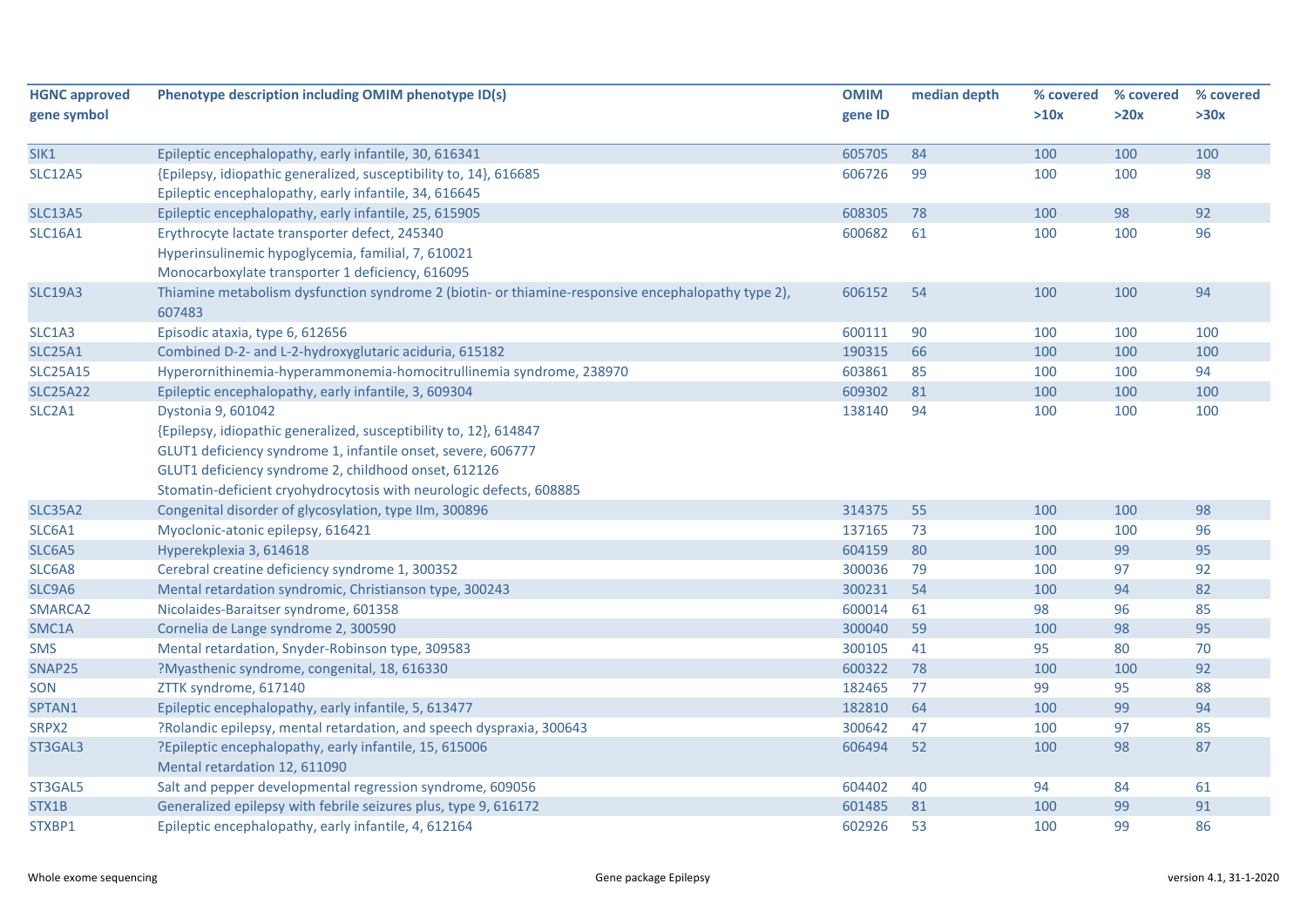| <b>HGNC approved</b> | Phenotype description including OMIM phenotype ID(s)                                                                       | <b>OMIM</b> | median depth | % covered | % covered | % covered |
|----------------------|----------------------------------------------------------------------------------------------------------------------------|-------------|--------------|-----------|-----------|-----------|
| gene symbol          |                                                                                                                            | gene ID     |              | >10x      | >20x      | >30x      |
| <b>SUOX</b>          | Sulfite oxidase deficiency, 272300                                                                                         | 606887      | 106          | 100       | 100       | 100       |
| SYN1                 | Epilepsy, with variable learning disabilities and behavior disorders, 300491 dominant                                      | 313440      | 58           | 100       | 100       | 97        |
| SYNGAP1              | Mental retardation 5, 612621                                                                                               | 603384      | 93           | 98        | 98        | 97        |
| SYNJ1                | Epileptic encephalopathy, early infantile, 53, 617389                                                                      | 604297      | 53           | 100       | 98        | 88        |
| <b>SYP</b>           | Parkinson disease 20, early-onset, 615530                                                                                  |             |              |           | 98        | 87        |
|                      | Mental retardation 96, 300802                                                                                              | 313475      | 50           | 100       |           |           |
| SZT <sub>2</sub>     | Epileptic encephalopathy, early infantile, 18, 615476                                                                      | 615463      | 77           | 100       | 100       | 98        |
| TANGO <sub>2</sub>   | Metabolic encephalomyopathic crises, recurrent, with rhabdomyolysis, cardiac arrhythmias, and<br>neurodegeneration, 616878 | 616830      | 61           | 100       | 100       | 93        |
| <b>TBC1D24</b>       | DOOR syndrome, 220500                                                                                                      | 613577      | 87           | 100       | 100       | 98        |
|                      | Deafness 86, 614617<br>Deafness 65, 616044                                                                                 |             |              |           |           |           |
|                      | Epileptic encephalopathy, early infantile, 16, 615338                                                                      |             |              |           |           |           |
|                      | Myoclonic epilepsy, infantile, familial, 605021                                                                            |             |              |           |           |           |
| <b>TBCE</b>          | Encephalopathy, progressive, with amyotrophy and optic atrophy, 617207                                                     | 604934      | 44           | 98        | 90        | 70        |
|                      | Hypoparathyroidism-retardation-dysmorphism syndrome, 241410                                                                |             |              |           |           |           |
|                      | Kenny-Caffey syndrome, type 1, 244460                                                                                      |             |              |           |           |           |
| <b>TBCK</b>          | Hypotonia, infantile, with psychomotor retardation and characteristic facies 3, 616900                                     | 616899      | 45           | 100       | 97        | 78        |
| TCF4                 | Corneal dystrophy, Fuchs endothelial, 3, 613267                                                                            | 602272      | 50           | 100       | 97        | 87        |
|                      | Pitt-Hopkins syndrome, 610954                                                                                              |             |              |           |           |           |
| TDP <sub>2</sub>     | Spinocerebellar ataxia 23, 616949                                                                                          | 605764      | 80           | 100       | 100       | 92        |
| TPP1                 | Ceroid lipofuscinosis, neuronal, 2, 204500                                                                                 | 607998      | 70           | 100       | 100       | 99        |
|                      | Spinocerebellar ataxia 7, 609270                                                                                           |             |              |           |           |           |
| TREX1                | Aicardi-Goutieres syndrome 1, dominant and recessive, 225750                                                               | 606609      | 116          | 100       | 100       | 100       |
|                      | Chilblain lupus, 610448                                                                                                    |             |              |           |           |           |
|                      | {Systemic lupus erythematosus, susceptibility to}, 152700                                                                  |             |              |           |           |           |
|                      | Vasculopathy, retinal, with cerebral leukodystrophy, 192315                                                                |             |              |           |           |           |
| <b>TRIO</b>          | Mental retardation, autosomal dominant 44, 617061                                                                          | 601893      | 89           | 99        | 99        | 96        |
| TRPM6                | Hypomagnesemia 1, intestinal, 602014                                                                                       | 607009      | 55           | 100       | 97        | 89        |
| TSC1                 | Focal cortical dysplasia, type II, somatic, 607341                                                                         | 605284      | 105          | 100       | 100       | 100       |
|                      | Lymphangioleiomyomatosis, 606690                                                                                           |             |              |           |           |           |
|                      | Tuberous sclerosis-1, 191100                                                                                               |             |              |           |           |           |
| TSC <sub>2</sub>     | ?Focal cortical dysplasia, type II, somatic, 607341                                                                        | 191092      | 104          | 100       | 100       | 100       |
|                      | Lymphangioleiomyomatosis, somatic, 606690                                                                                  |             |              |           |           |           |
|                      | Tuberous sclerosis-2, 613254                                                                                               |             |              |           |           |           |